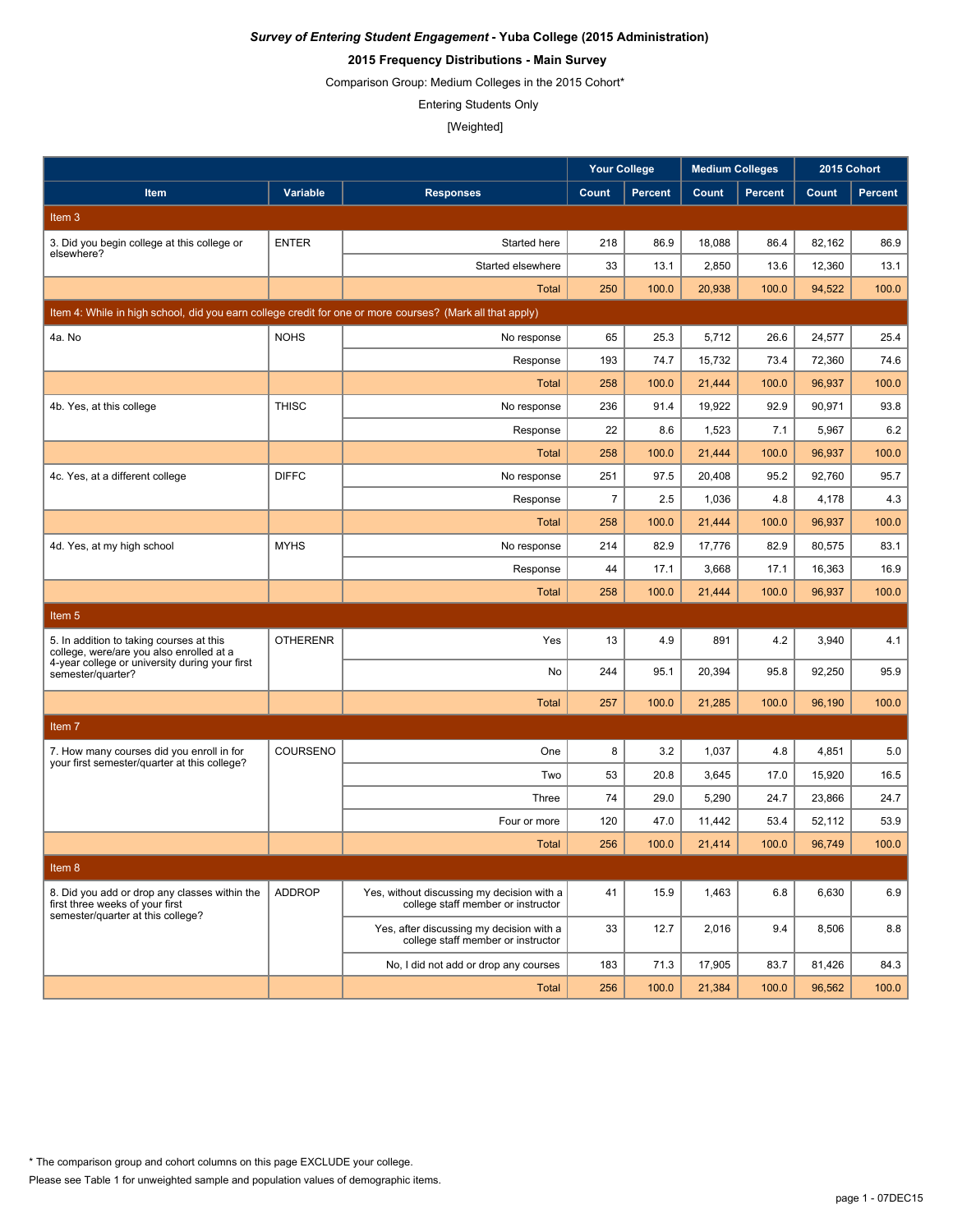## **2015 Frequency Distributions - Main Survey**

Comparison Group: Medium Colleges in the 2015 Cohort\*

Entering Students Only

#### [Weighted]

|                                                                                                                           |                 |                                                                                                                                                                      | <b>Your College</b> |                | <b>Medium Colleges</b> |                | 2015 Cohort |                |
|---------------------------------------------------------------------------------------------------------------------------|-----------------|----------------------------------------------------------------------------------------------------------------------------------------------------------------------|---------------------|----------------|------------------------|----------------|-------------|----------------|
| Item                                                                                                                      | Variable        | <b>Responses</b>                                                                                                                                                     | Count               | <b>Percent</b> | Count                  | <b>Percent</b> | Count       | <b>Percent</b> |
| Item 9                                                                                                                    |                 |                                                                                                                                                                      |                     |                |                        |                |             |                |
| 9. Of the courses you enrolled in during your                                                                             | <b>DROPNO</b>   | None                                                                                                                                                                 | 213                 | 82.7           | 19,295                 | 90.4           | 87,719      | 90.9           |
| first semester/quarter at this college, how<br>many did you drop after the first day of                                   |                 | One                                                                                                                                                                  | 42                  | 16.3           | 1,582                  | 7.4            | 6,941       | 7.2            |
| class?                                                                                                                    |                 | Two                                                                                                                                                                  | $\overline{2}$      | 0.8            | 324                    | 1.5            | 1,271       | 1.3            |
|                                                                                                                           |                 | Three                                                                                                                                                                | $\mathbf 0$         | N/A            | 82                     | 0.4            | 354         | 0.4            |
|                                                                                                                           |                 | Four or more                                                                                                                                                         | $\mathbf{1}$        | 0.2            | 49                     | 0.2            | 214         | 0.2            |
|                                                                                                                           |                 | Total                                                                                                                                                                | 257                 | 100.0          | 21,333                 | 100.0          | 96,500      | 100.0          |
| Item 10                                                                                                                   |                 |                                                                                                                                                                      |                     |                |                        |                |             |                |
| 10. When did you register for your courses                                                                                | <b>REGCLASS</b> | More than one week before classes began                                                                                                                              | 222                 | 86.2           | 18,557                 | 86.7           | 83,684      | 86.5           |
| for your first semester/quarter at this<br>college?                                                                       |                 | During the week before classes began                                                                                                                                 | 18                  | 7.0            | 2,253                  | 10.5           | 10,416      | 10.8           |
|                                                                                                                           |                 | During the first week of classes                                                                                                                                     | 16                  | 6.4            | 453                    | 2.1            | 2,048       | 2.1            |
|                                                                                                                           |                 | After the first week of classes                                                                                                                                      | $\mathbf{1}$        | 0.4            | 139                    | 0.7            | 587         | 0.6            |
|                                                                                                                           |                 | Total                                                                                                                                                                | 257                 | 100.0          | 21,403                 | 100.0          | 96,734      | 100.0          |
|                                                                                                                           |                 | Item 11: The following statements are about this college's orientation for new students. (Mark all that apply)                                                       |                     |                |                        |                |             |                |
| 11a. I took part in an online orientation prior<br>to the beginning of classes                                            | <b>ONLORIEN</b> | No response                                                                                                                                                          | 78                  | 30.1           | 18,484                 | 86.2           | 83,397      | 86.0           |
|                                                                                                                           |                 | Response                                                                                                                                                             | 180                 | 69.9           | 2,960                  | 13.8           | 13,540      | 14.0           |
|                                                                                                                           |                 | Total                                                                                                                                                                | 258                 | 100.0          | 21,444                 | 100.0          | 96,937      | 100.0          |
| 11b. I attended an on-campus orientation                                                                                  | <b>ONCORIEN</b> | No response                                                                                                                                                          | 193                 | 74.7           | 9,510                  | 44.3           | 41,900      | 43.2           |
| prior to the beginning of classes                                                                                         |                 | Response                                                                                                                                                             | 65                  | 25.3           | 11,935                 | 55.7           | 55,038      | 56.8           |
|                                                                                                                           |                 | Total                                                                                                                                                                | 258                 | 100.0          | 21,444                 | 100.0          | 96,937      | 100.0          |
| 11c. I enrolled in an orientation course as<br>part of my course schedule during my first                                 | <b>CSORIEN</b>  | No response                                                                                                                                                          | 250                 | 96.9           | 19,922                 | 92.9           | 87,516      | 90.3           |
| semester/quarter at this college                                                                                          |                 | Response                                                                                                                                                             | 8                   | 3.1            | 1,522                  | 7.1            | 9,421       | 9.7            |
|                                                                                                                           |                 | Total                                                                                                                                                                | 258                 | 100.0          | 21,444                 | 100.0          | 96,937      | 100.0          |
| 11d. I was not aware of a college orientation                                                                             | <b>NWORIEN</b>  | No response                                                                                                                                                          | 233                 | 90.3           | 19,050                 | 88.8           | 86,402      | 89.1           |
|                                                                                                                           |                 | Response                                                                                                                                                             | 25                  | 9.7            | 2,395                  | 11.2           | 10,535      | 10.9           |
|                                                                                                                           |                 | Total                                                                                                                                                                | 258                 | 100.0          | 21,444                 | 100.0          | 96,937      | 100.0          |
| 11e. I was unable to participate in orientation<br>due to scheduling or other issues                                      | <b>UNAORIEN</b> | No response                                                                                                                                                          | 251                 | 97.3           | 17,606                 | 82.1           | 81,461      | 84.0           |
|                                                                                                                           |                 | Response                                                                                                                                                             | $\overline{7}$      | 2.7            | 3.838                  | 17.9           | 15,477      | 16.0           |
|                                                                                                                           |                 | <b>Total</b>                                                                                                                                                         | 258                 | 100.0          | 21,444                 | 100.0          | 96,937      | 100.0          |
|                                                                                                                           |                 | Item 12: Think about your experiences from the time of your decision to attend this college through the end of the first three weeks of your first semester/quarter. |                     |                |                        |                |             |                |
| 12a. Before I could register for classes, I was<br>required to take a placement test<br>(COMPASS, ASSET, ACCUPLACER, SAT, | <b>REQPTEST</b> | Yes                                                                                                                                                                  | 229                 | 89.9           | 17,626                 | 84.0           | 78,874      | 82.9           |
| ACT, etc.) to assess my skills in reading,<br>writing, and/or math [COLLREAD]                                             |                 | No                                                                                                                                                                   | 26                  | 10.1           | 3,361                  | 16.0           | 16,313      | 17.1           |
|                                                                                                                           |                 | <b>Total</b>                                                                                                                                                         | 255                 | 100.0          | 20,987                 | 100.0          | 95,187      | 100.0          |
| 12b. I took a placement test (COMPASS.<br>ASSET, ACCUPLACER, SAT, ACT, etc.)                                              | <b>TKPTEST</b>  | Yes                                                                                                                                                                  | 209                 | 86.8           | 18,052                 | 88.2           | 80,897      | 87.1           |
| [COLLREAD]                                                                                                                |                 | No                                                                                                                                                                   | 32                  | 13.2           | 2,409                  | 11.8           | 11,935      | 12.9           |
|                                                                                                                           |                 | <b>Total</b>                                                                                                                                                         | 240                 | 100.0          | 20,461                 | 100.0          | 92,832      | 100.0          |

\* The comparison group and cohort columns on this page EXCLUDE your college.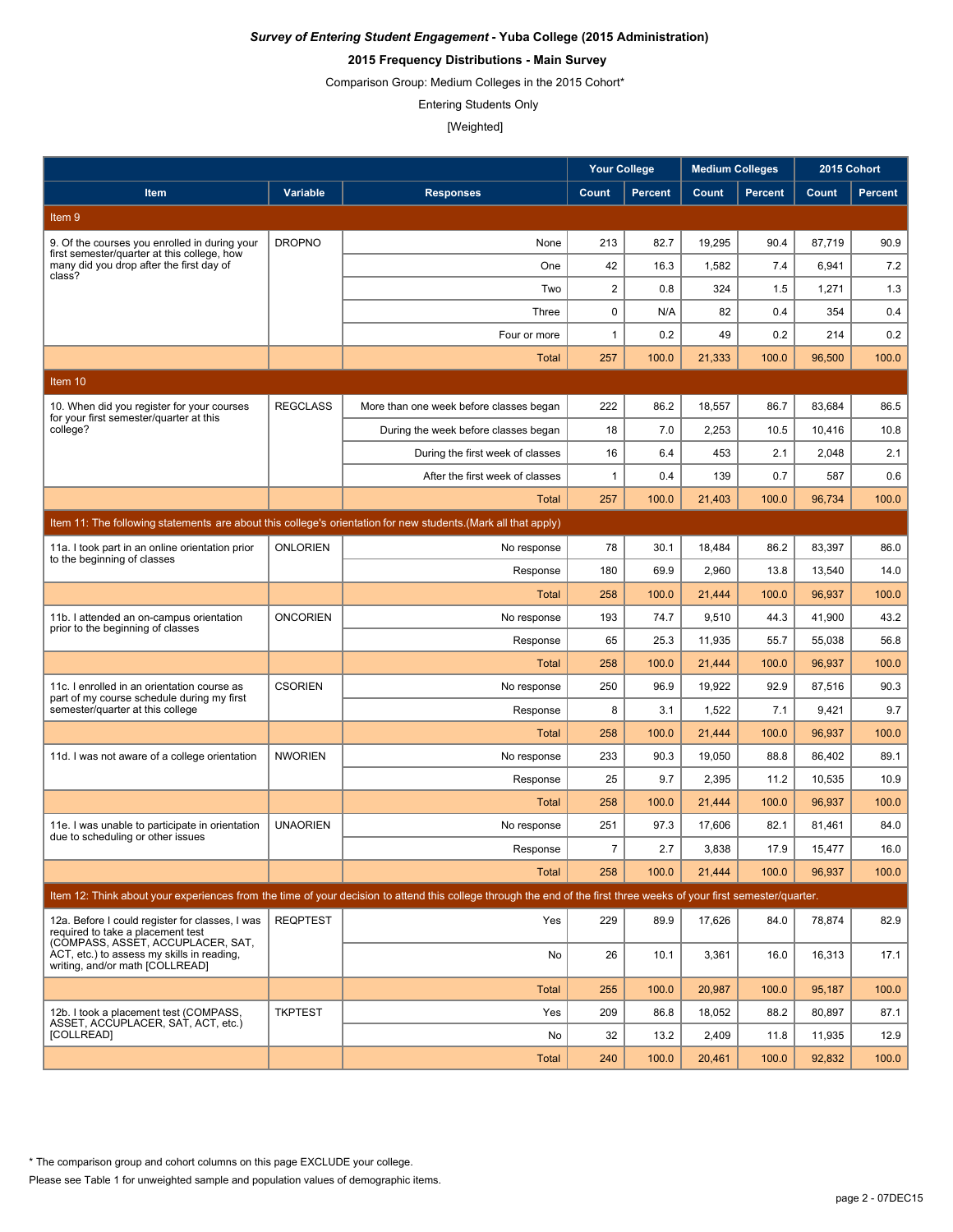## **2015 Frequency Distributions - Main Survey**

Comparison Group: Medium Colleges in the 2015 Cohort\*

Entering Students Only

|                                                                                     |                 |                                                                                                                                                                                   | <b>Your College</b> |                | <b>Medium Colleges</b> |                | 2015 Cohort |                |
|-------------------------------------------------------------------------------------|-----------------|-----------------------------------------------------------------------------------------------------------------------------------------------------------------------------------|---------------------|----------------|------------------------|----------------|-------------|----------------|
| Item                                                                                | <b>Variable</b> | <b>Responses</b>                                                                                                                                                                  | Count               | <b>Percent</b> | Count                  | <b>Percent</b> | Count       | <b>Percent</b> |
|                                                                                     |                 | Item 12: Think about your experiences from the time of your decision to attend this college through the end of the first three weeks of your first semester/quarter.              |                     |                |                        |                |             |                |
| 12c. I was exempt from taking a placement                                           | <b>EXPTEST</b>  | Yes                                                                                                                                                                               | 42                  | 16.9           | 3,545                  | 17.6           | 17,327      | 18.9           |
| test at this college                                                                |                 | No                                                                                                                                                                                | 206                 | 83.1           | 16,594                 | 82.4           | 74,206      | 81.1           |
|                                                                                     |                 | <b>Total</b>                                                                                                                                                                      | 248                 | 100.0          | 20,139                 | 100.0          | 91,532      | 100.0          |
| that apply)                                                                         |                 | Item 13: My placement test scores indicated that I needed to take a Developmental course (also referred to as Basic Skills, College Prep, etc.) in the following areas. (Mark all |                     |                |                        |                |             |                |
| 13a. Didn't take a placement test                                                   | <b>NOTEST</b>   | No response                                                                                                                                                                       | 241                 | 93.6           | 19,071                 | 88.9           | 84,990      | 87.7           |
|                                                                                     |                 | Response                                                                                                                                                                          | 16                  | 6.4            | 2,374                  | 11.1           | 11,947      | 12.3           |
|                                                                                     |                 | <b>Total</b>                                                                                                                                                                      | 258                 | 100.0          | 21,444                 | 100.0          | 96,937      | 100.0          |
| 13b. Developmental Reading                                                          | NEEDREAD        | No response                                                                                                                                                                       | 232                 | 89.9           | 16,195                 | 75.5           | 75,078      | 77.5           |
|                                                                                     |                 | Response                                                                                                                                                                          | 26                  | 10.1           | 5,249                  | 24.5           | 21,859      | 22.5           |
|                                                                                     |                 | Total                                                                                                                                                                             | 258                 | 100.0          | 21,444                 | 100.0          | 96,937      | 100.0          |
| 13c. Developmental Writing                                                          | <b>NEEDWRIT</b> | No response                                                                                                                                                                       | 196                 | 76.1           | 16,002                 | 74.6           | 73,783      | 76.1           |
|                                                                                     |                 | Response                                                                                                                                                                          | 62                  | 23.9           | 5,443                  | 25.4           | 23,155      | 23.9           |
|                                                                                     |                 | <b>Total</b>                                                                                                                                                                      | 258                 | 100.0          | 21.444                 | 100.0          | 96,937      | 100.0          |
| 13d. Developmental Math                                                             | <b>NEEDMATH</b> | No response                                                                                                                                                                       | 156                 | 60.5           | 12,532                 | 58.4           | 56,491      | 58.3           |
|                                                                                     |                 | Response                                                                                                                                                                          | 102                 | 39.5           | 8,912                  | 41.6           | 40,446      | 41.7           |
|                                                                                     |                 | <b>Total</b>                                                                                                                                                                      | 258                 | 100.0          | 21,444                 | 100.0          | 96,937      | 100.0          |
| 13e. Didn't place into any Developmental                                            | <b>NEEDNONE</b> | No response                                                                                                                                                                       | 135                 | 52.4           | 14,461                 | 67.4           | 64,381      | 66.4           |
| courses                                                                             |                 | Response                                                                                                                                                                          | 123                 | 47.6           | 6,984                  | 32.6           | 32,556      | 33.6           |
|                                                                                     |                 | <b>Total</b>                                                                                                                                                                      | 258                 | 100.0          | 21,444                 | 100.0          | 96,937      | 100.0          |
| Item 14                                                                             |                 |                                                                                                                                                                                   |                     |                |                        |                |             |                |
| 14. This college required me to enroll in<br>classes indicated by my placement test | <b>REQCLASS</b> | Yes                                                                                                                                                                               | 201                 | 80.4           | 14,074                 | 67.2           | 64,132      | 67.6           |
| scores during my first semester/quarter<br><b>[COLLREAD]</b>                        |                 | No                                                                                                                                                                                | 49                  | 19.6           | 6,885                  | 32.8           | 30,758      | 32.4           |
|                                                                                     |                 | <b>Total</b>                                                                                                                                                                      | 250                 | 100.0          | 20,959                 | 100.0          | 94,890      | 100.0          |
|                                                                                     |                 | Item 15: With regard to financial assistance (scholarships, grants, or loans, etc.) to help with your college costs:                                                              |                     |                |                        |                |             |                |
| 15a. I applied for financial assistance                                             | <b>APPLIED</b>  | Yes                                                                                                                                                                               | 216                 | 84.1           | 16,371                 | 77.8           | 72,197      | 75.8           |
|                                                                                     |                 | No                                                                                                                                                                                | 41                  | 15.9           | 4,670                  | 22.2           | 23,105      | 24.2           |
|                                                                                     |                 | <b>Total</b>                                                                                                                                                                      | 257                 | 100.0          | 21,041                 | 100.0          | 95,302      | 100.0          |
| 15b. I was notified I was eligible to receive                                       | OFFERED         | Yes                                                                                                                                                                               | 184                 | 73.4           | 14,303                 | 69.1           | 63,192      | 67.3           |
| financial assistance                                                                |                 | No                                                                                                                                                                                | 67                  | 26.6           | 6,387                  | 30.9           | 30,671      | 32.7           |
|                                                                                     |                 | <b>Total</b>                                                                                                                                                                      | 251                 | 100.0          | 20,690                 | 100.0          | 93,863      | 100.0          |
| 15c. I received financial assistance funds                                          | <b>RECEIVED</b> | Yes                                                                                                                                                                               | 92                  | 36.0           | 11,177                 | 53.7           | 46,777      | 49.5           |
| before classes began                                                                |                 | No                                                                                                                                                                                | 164                 | 64.0           | 9,653                  | 46.3           | 47,662      | 50.5           |
|                                                                                     |                 | <b>Total</b>                                                                                                                                                                      | 256                 | 100.0          | 20,829                 | 100.0          | 94,439      | 100.0          |

Please see Table 1 for unweighted sample and population values of demographic items.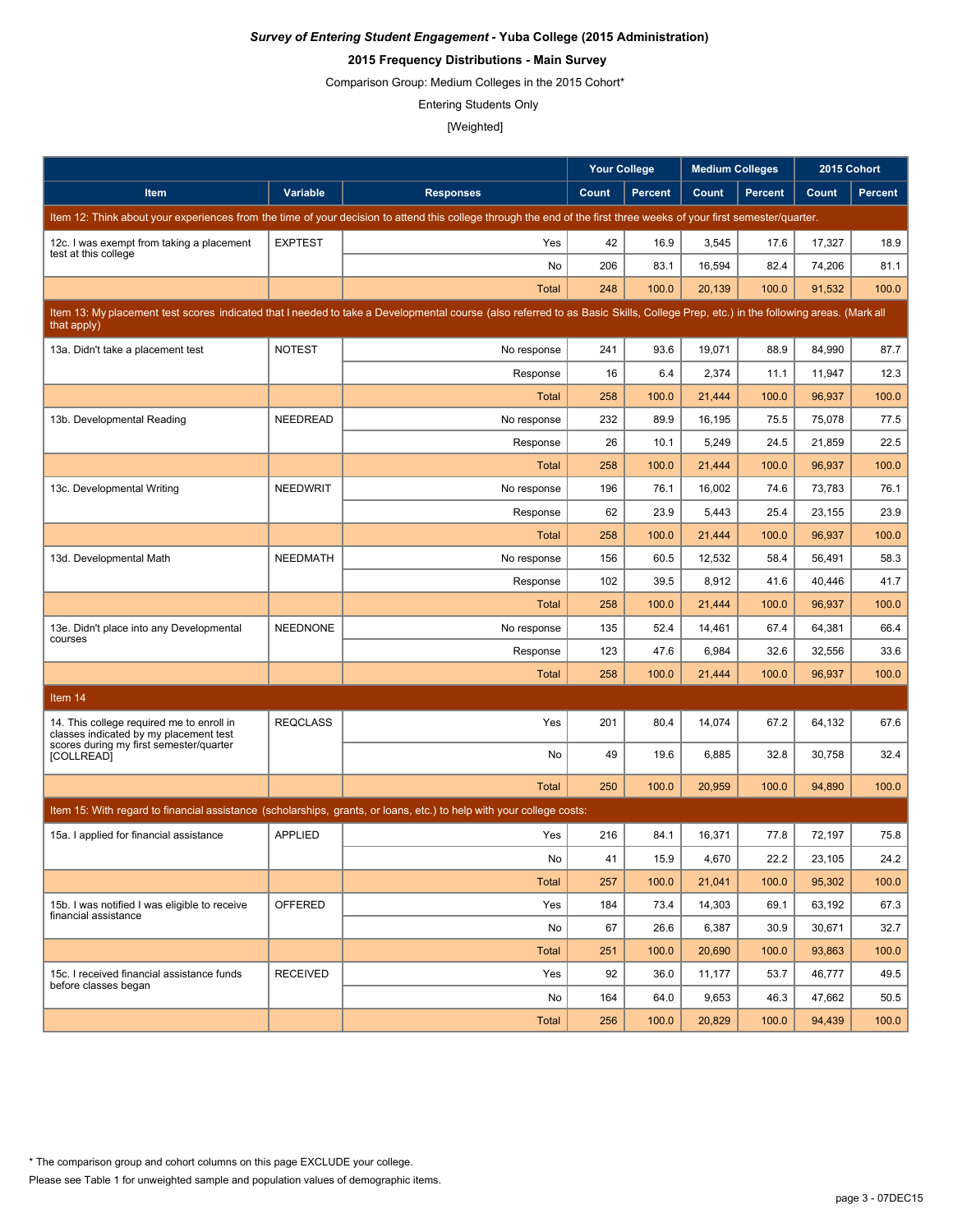# **2015 Frequency Distributions - Main Survey**

Comparison Group: Medium Colleges in the 2015 Cohort\*

Entering Students Only

|                                                                                                |                 |                                                                                                                                                                      | <b>Your College</b> |                | <b>Medium Colleges</b> |                | 2015 Cohort |                |
|------------------------------------------------------------------------------------------------|-----------------|----------------------------------------------------------------------------------------------------------------------------------------------------------------------|---------------------|----------------|------------------------|----------------|-------------|----------------|
| Item                                                                                           | Variable        | <b>Responses</b>                                                                                                                                                     | Count               | <b>Percent</b> | Count                  | <b>Percent</b> | Count       | <b>Percent</b> |
| Item 16                                                                                        |                 |                                                                                                                                                                      |                     |                |                        |                |             |                |
| 16. When did you first apply for financial                                                     | <b>TIMEAPPL</b> | 3 or more months before classes began                                                                                                                                | 118                 | 46.1           | 8,834                  | 42.0           | 37,823      | 39.7           |
| assistance?                                                                                    |                 | 1 to 2 months before classes began                                                                                                                                   | 59                  | 23.1           | 4,630                  | 22.0           | 21,072      | 22.1           |
|                                                                                                |                 | Less than 1 month before classes began                                                                                                                               | 34                  | 13.2           | 2,583                  | 12.3           | 11,847      | 12.4           |
|                                                                                                |                 | After classes began                                                                                                                                                  | 13                  | 4.9            | 634                    | 3.0            | 2,912       | 3.1            |
|                                                                                                |                 | I did not apply for financial assistance                                                                                                                             | 33                  | 12.7           | 4,339                  | 20.6           | 21,518      | 22.6           |
|                                                                                                |                 | Total                                                                                                                                                                | 257                 | 100.0          | 21,020                 | 100.0          | 95,172      | 100.0          |
|                                                                                                |                 | Item 17: In which of the following types of courses were you enrolled during your first semester/guarter at this college?                                            |                     |                |                        |                |             |                |
| 17a. Developmental Reading (also referred<br>to as Basic Skills, College Prep, etc.)           | <b>EDCPR</b>    | Enrolled                                                                                                                                                             | 44                  | 17.5           | 5,796                  | 28.0           | 24,930      | 26.6           |
|                                                                                                |                 | Not enrolled                                                                                                                                                         | 207                 | 82.5           | 14,886                 | 72.0           | 68,804      | 73.4           |
|                                                                                                |                 | Total                                                                                                                                                                | 251                 | 100.0          | 20,682                 | 100.0          | 93,734      | 100.0          |
| 17b. Developmental Writing (also referred to<br>as Basic Skills, College Prep, etc.)           | <b>EDCPW</b>    | Enrolled                                                                                                                                                             | 86                  | 34.0           | 6,289                  | 30.5           | 27,522      | 29.4           |
|                                                                                                |                 | Not enrolled                                                                                                                                                         | 167                 | 66.0           | 14,352                 | 69.5           | 66,045      | 70.6           |
|                                                                                                |                 | <b>Total</b>                                                                                                                                                         | 254                 | 100.0          | 20,641                 | 100.0          | 93,567      | 100.0          |
| 17c. Developmental Math (also referred to<br>as Basic Skills, College Prep, etc.)              | <b>EDCPM</b>    | Enrolled                                                                                                                                                             | 112                 | 45.1           | 8,455                  | 41.0           | 40,043      | 42.6           |
|                                                                                                |                 | Not enrolled                                                                                                                                                         | 137                 | 54.9           | 12,189                 | 59.0           | 53,925      | 57.4           |
|                                                                                                |                 | <b>Total</b>                                                                                                                                                         | 249                 | 100.0          | 20,645                 | 100.0          | 93,969      | 100.0          |
| 17d. An English course taught specifically for<br>students whose first language is not English | <b>ENRLENG</b>  | Enrolled                                                                                                                                                             | 9                   | 3.5            | 769                    | 3.8            | 3,783       | 4.1            |
| (ESL, ESOL)                                                                                    |                 | Not enrolled                                                                                                                                                         | 242                 | 96.5           | 19,480                 | 96.2           | 88,306      | 95.9           |
|                                                                                                |                 | <b>Total</b>                                                                                                                                                         | 250                 | 100.0          | 20,249                 | 100.0          | 92,088      | 100.0          |
| 17e. A course specifically designed to teach<br>skills and strategies to help students         | <b>ENRLSSDC</b> | Enrolled                                                                                                                                                             | 70                  | 27.5           | 7,094                  | 34.5           | 34,599      | 37.0           |
| succeed in college (e.g., a college success<br>or student success course)                      |                 | Not enrolled                                                                                                                                                         | 184                 | 72.5           | 13,458                 | 65.5           | 58,852      | 63.0           |
|                                                                                                |                 | <b>Total</b>                                                                                                                                                         | 254                 | 100.0          | 20,552                 | 100.0          | 93,450      | 100.0          |
| 17f. An organized "learning community" (two<br>or more courses that a group of students        | <b>ENRLOLC</b>  | Enrolled                                                                                                                                                             | 4                   | 1.7            | 1,274                  | 6.3            | 5,587       | 6.0            |
| take together)                                                                                 |                 | Not enrolled                                                                                                                                                         | 245                 | 98.3           | 19,088                 | 93.7           | 87,044      | 94.0           |
|                                                                                                |                 | Total                                                                                                                                                                | 250                 | 100.0          | 20,362                 | 100.0          | 92,631      | 100.0          |
|                                                                                                |                 | Item 18: Think about your experiences from the time of your decision to attend this college through the end of the first three weeks of your first semester/quarter. |                     |                |                        |                |             |                |
| 18a. The very first time I came to this college<br>I felt welcome [EARLYCON]                   | <b>WELCOME</b>  | Strongly disagree                                                                                                                                                    | $\overline{7}$      | 2.5            | 166                    | 0.8            | 704         | 0.7            |
|                                                                                                |                 | Disagree                                                                                                                                                             | 15                  | 5.9            | 367                    | 1.7            | 1,823       | 1.9            |
|                                                                                                |                 | Neutral                                                                                                                                                              | 74                  | 28.8           | 4,416                  | 20.9           | 21,216      | 22.1           |
|                                                                                                |                 | Agree                                                                                                                                                                | 115                 | 44.5           | 9,795                  | 46.3           | 43,410      | 45.3           |
|                                                                                                |                 | Strongly agree                                                                                                                                                       | 47                  | 18.2           | 6,408                  | 30.3           | 28,736      | 30.0           |
|                                                                                                |                 | Total                                                                                                                                                                | 258                 | 100.0          | 21,152                 | 100.0          | 95.889      | 100.0          |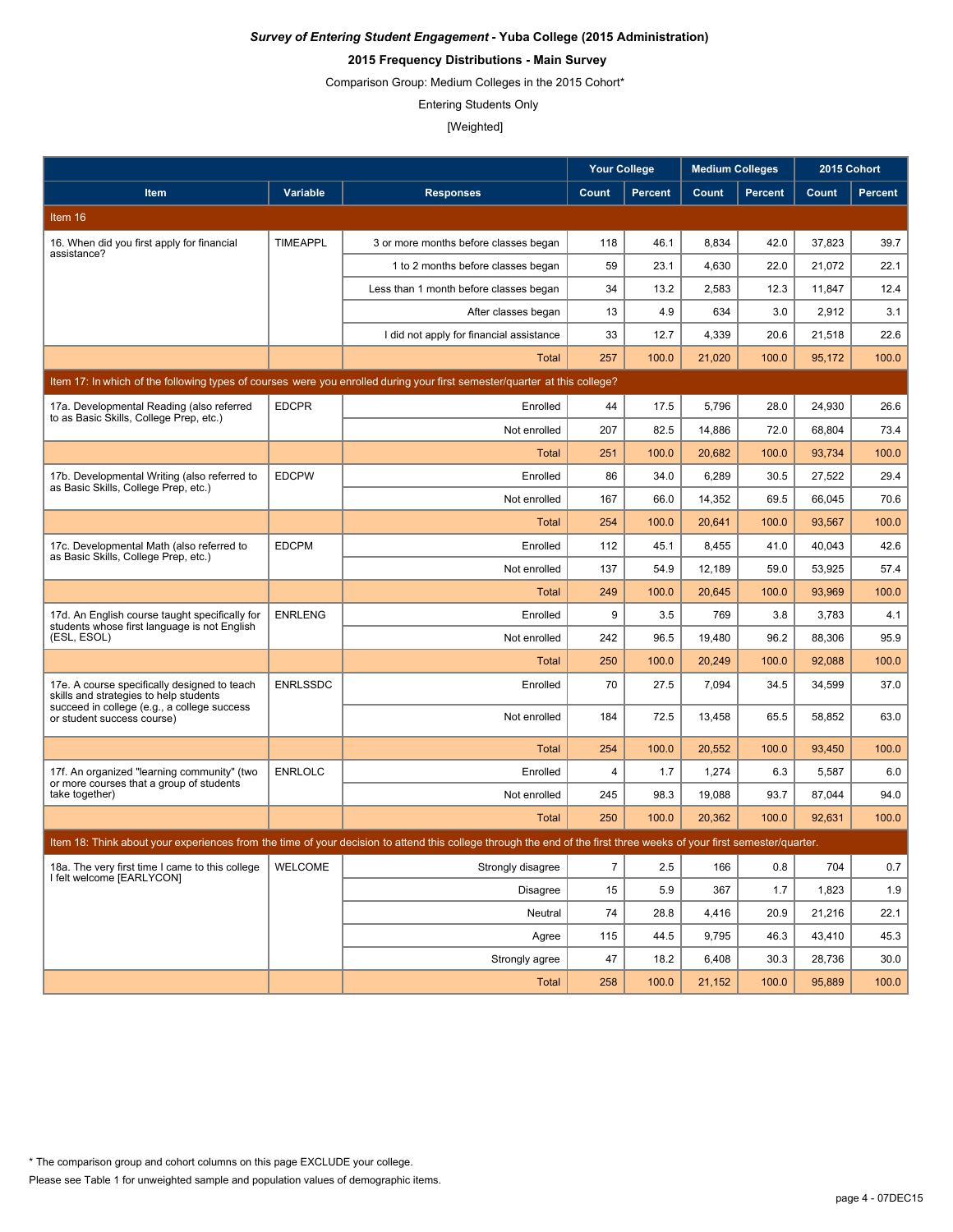# **2015 Frequency Distributions - Main Survey**

Comparison Group: Medium Colleges in the 2015 Cohort\*

Entering Students Only

|                                                                                             |                 |                                                                                                                                                                      | <b>Your College</b> |                | <b>Medium Colleges</b> |                | 2015 Cohort |                |
|---------------------------------------------------------------------------------------------|-----------------|----------------------------------------------------------------------------------------------------------------------------------------------------------------------|---------------------|----------------|------------------------|----------------|-------------|----------------|
| Item                                                                                        | Variable        | <b>Responses</b>                                                                                                                                                     | Count               | <b>Percent</b> | Count                  | <b>Percent</b> | Count       | <b>Percent</b> |
|                                                                                             |                 | Item 18: Think about your experiences from the time of your decision to attend this college through the end of the first three weeks of your first semester/quarter. |                     |                |                        |                |             |                |
| 18b. The instructors at this college want me                                                | <b>WNTSCCD</b>  | Strongly disagree                                                                                                                                                    | $\overline{2}$      | 0.9            | 35                     | 0.2            | 187         | 0.2            |
| to succeed [HIEXPECT]                                                                       |                 | Disagree                                                                                                                                                             | $\mathbf{1}$        | 0.2            | 131                    | 0.6            | 619         | 0.6            |
|                                                                                             |                 | Neutral                                                                                                                                                              | 60                  | 23.5           | 2,398                  | 11.4           | 10,794      | 11.3           |
|                                                                                             |                 | Agree                                                                                                                                                                | 120                 | 46.7           | 9,635                  | 45.9           | 43,873      | 46.0           |
|                                                                                             |                 | Strongly agree                                                                                                                                                       | 74                  | 28.7           | 8,811                  | 41.9           | 39,888      | 41.8           |
|                                                                                             |                 | Total                                                                                                                                                                | 257                 | 100.0          | 21,011                 | 100.0          | 95,360      | 100.0          |
| 18c. All the courses I needed to take during<br>my first semester/quarter were available at | <b>CONVTIME</b> | Strongly disagree                                                                                                                                                    | 10                  | 3.8            | 421                    | 2.0            | 2,022       | 2.1            |
| times convenient for me                                                                     |                 | Disagree                                                                                                                                                             | 23                  | 8.9            | 1,767                  | 8.4            | 8,146       | 8.5            |
|                                                                                             |                 | Neutral                                                                                                                                                              | 55                  | 21.3           | 3,472                  | 16.4           | 14,918      | 15.6           |
|                                                                                             |                 | Agree                                                                                                                                                                | 101                 | 39.2           | 8,356                  | 39.6           | 37,812      | 39.5           |
|                                                                                             |                 | Strongly agree                                                                                                                                                       | 69                  | 26.8           | 7,093                  | 33.6           | 32,767      | 34.3           |
|                                                                                             |                 | <b>Total</b>                                                                                                                                                         | 258                 | 100.0          | 21,109                 | 100.0          | 95,665      | 100.0          |
| 18d. I was able to meet with an academic<br>advisor at times convenient for me              | <b>AACONTIM</b> | Strongly disagree                                                                                                                                                    | $\overline{7}$      | 2.8            | 519                    | 2.5            | 2,316       | 2.4            |
| [ACADPLAN]                                                                                  |                 | <b>Disagree</b>                                                                                                                                                      | 18                  | 7.3            | 1,443                  | 6.9            | 6,829       | 7.2            |
|                                                                                             |                 | Neutral                                                                                                                                                              | 80                  | 31.4           | 5,401                  | 25.8           | 23,836      | 25.1           |
|                                                                                             |                 | Agree                                                                                                                                                                | 100                 | 39.1           | 8,338                  | 39.9           | 37,540      | 39.5           |
|                                                                                             |                 | Strongly agree                                                                                                                                                       | 50                  | 19.4           | 5,209                  | 24.9           | 24,513      | 25.8           |
|                                                                                             |                 | <b>Total</b>                                                                                                                                                         | 255                 | 100.0          | 20,910                 | 100.0          | 95,034      | 100.0          |
| 18e. An advisor helped me to select a<br>course of study, program, or major                 | AASELMAJ        | Strongly disagree                                                                                                                                                    | 11                  | 4.2            | 1,055                  | 5.0            | 4,748       | 5.0            |
| [ACADPLAN]                                                                                  |                 | Disagree                                                                                                                                                             | 28                  | 11.0           | 2,730                  | 12.9           | 11,873      | 12.4           |
|                                                                                             |                 | Neutral                                                                                                                                                              | 56                  | 21.6           | 3,967                  | 18.8           | 18,147      | 19.0           |
|                                                                                             |                 | Agree                                                                                                                                                                | 103                 | 40.1           | 7,506                  | 35.6           | 33,565      | 35.1           |
|                                                                                             |                 | Strongly agree                                                                                                                                                       | 60                  | 23.2           | 5,828                  | 27.6           | 27,346      | 28.6           |
|                                                                                             |                 | Total                                                                                                                                                                | 258                 | 100.0          | 21,085                 | 100.0          | 95,679      | 100.0          |
| 18f. An advisor helped me to set academic<br>goals and to create a plan for achieving       | <b>ACADGOAL</b> | Strongly disagree                                                                                                                                                    | 11                  | 4.2            | 1,348                  | 6.4            | 6,120       | 6.4            |
| them [ACADPLAN]                                                                             |                 | Disagree                                                                                                                                                             | 46                  | 17.9           | 4,141                  | 19.7           | 18,367      | 19.2           |
|                                                                                             |                 | Neutral                                                                                                                                                              | 59                  | 22.8           | 6,279                  | 29.8           | 27,929      | 29.2           |
|                                                                                             |                 | Agree                                                                                                                                                                | 85                  | 33.1           | 5,594                  | 26.6           | 25,483      | 26.7           |
|                                                                                             |                 | Strongly agree                                                                                                                                                       | 57                  | 21.9           | 3,699                  | 17.6           | 17,641      | 18.5           |
|                                                                                             |                 | Total                                                                                                                                                                | 258                 | 100.0          | 21,062                 | 100.0          | 95,541      | 100.0          |
| 18g. An advisor helped me to identify the<br>courses I needed to take during my first       | CRSADV          | Strongly disagree                                                                                                                                                    | $\overline{7}$      | 2.5            | 780                    | 3.7            | 3,660       | 3.8            |
| semester/quarter [ACADPLAN]                                                                 |                 | Disagree                                                                                                                                                             | 16                  | 6.3            | 1,728                  | 8.2            | 7,825       | 8.2            |
|                                                                                             |                 | Neutral                                                                                                                                                              | 36                  | 13.9           | 2,986                  | 14.2           | 13,755      | 14.4           |
|                                                                                             |                 | Agree                                                                                                                                                                | 117                 | 45.3           | 8,851                  | 42.0           | 39,397      | 41.2           |
|                                                                                             |                 | Strongly agree                                                                                                                                                       | 82                  | 31.9           | 6,746                  | 32.0           | 31,035      | 32.4           |
|                                                                                             |                 | <b>Total</b>                                                                                                                                                         | 258                 | 100.0          | 21,091                 | 100.0          | 95,671      | 100.0          |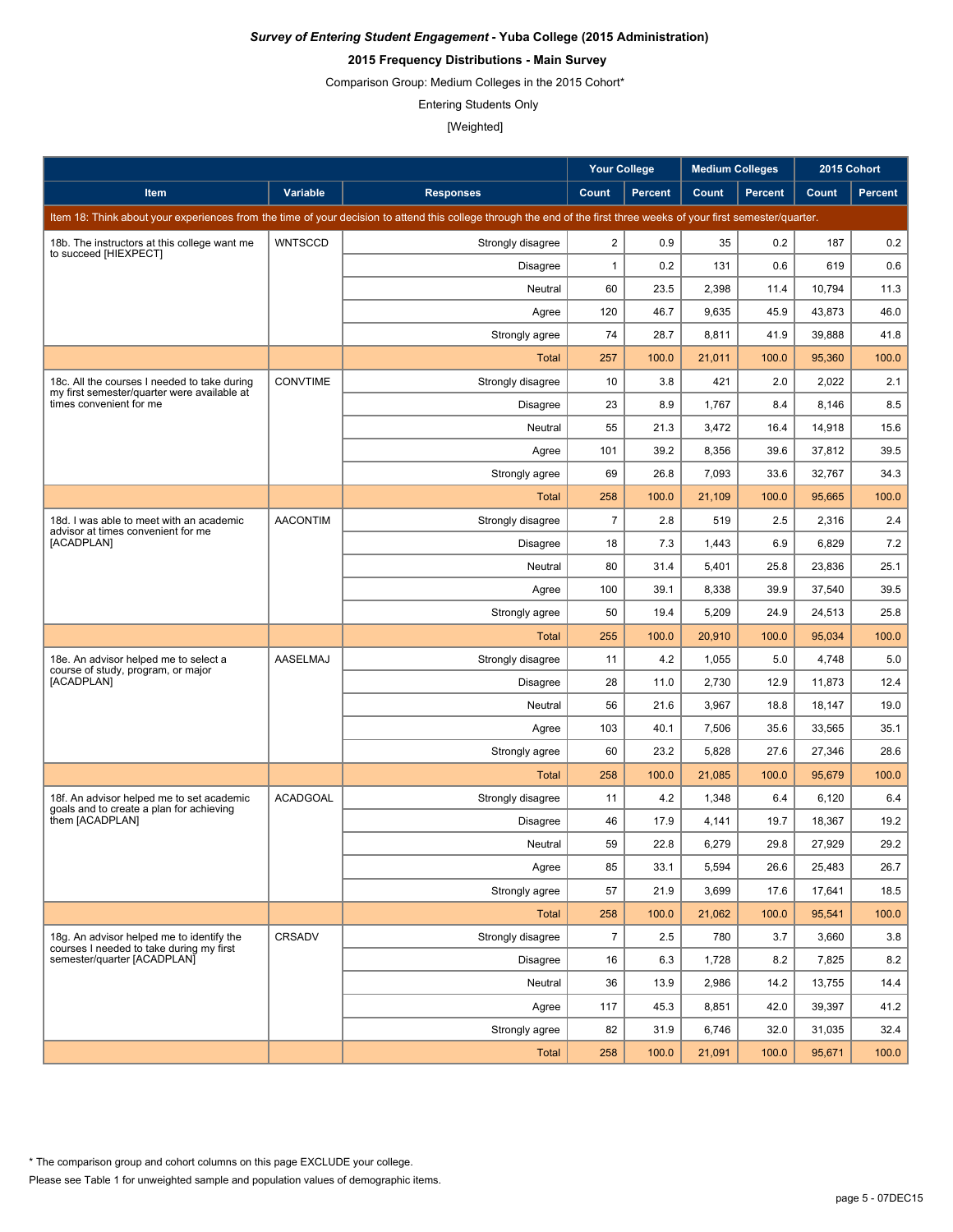# **2015 Frequency Distributions - Main Survey**

Comparison Group: Medium Colleges in the 2015 Cohort\*

Entering Students Only

|                                                                                         |                 |                                                                                                                                                                      | <b>Your College</b> |                | <b>Medium Colleges</b> |                | 2015 Cohort |                |
|-----------------------------------------------------------------------------------------|-----------------|----------------------------------------------------------------------------------------------------------------------------------------------------------------------|---------------------|----------------|------------------------|----------------|-------------|----------------|
| Item                                                                                    | Variable        | <b>Responses</b>                                                                                                                                                     | Count               | <b>Percent</b> | Count                  | <b>Percent</b> | Count       | <b>Percent</b> |
|                                                                                         |                 | Item 18: Think about your experiences from the time of your decision to attend this college through the end of the first three weeks of your first semester/quarter. |                     |                |                        |                |             |                |
| 18h. A college staff member talked with me                                              | <b>OSCOMM</b>   | Strongly disagree                                                                                                                                                    | 33                  | 12.7           | 2,449                  | 11.6           | 11,672      | 12.2           |
| about my commitments outside of school<br>(work, children, dependents, etc.) to help me |                 | Disagree                                                                                                                                                             | 79                  | 30.6           | 6,239                  | 29.6           | 28.854      | 30.2           |
| figure out how many courses to take<br>[ACADPLAN]                                       |                 | Neutral                                                                                                                                                              | 83                  | 32.2           | 5,586                  | 26.5           | 24,546      | 25.7           |
|                                                                                         |                 | Agree                                                                                                                                                                | 45                  | 17.4           | 4,209                  | 20.0           | 18,774      | 19.6           |
|                                                                                         |                 | Strongly agree                                                                                                                                                       | 18                  | 7.2            | 2,600                  | 12.3           | 11,833      | 12.4           |
|                                                                                         |                 | Total                                                                                                                                                                | 257                 | 100.0          | 21,084                 | 100.0          | 95,680      | 100.0          |
| 18. The college provided me with adequate<br>information about financial assistance     | <b>FAINFO</b>   | Strongly disagree                                                                                                                                                    | 18                  | 7.0            | 1,271                  | 6.0            | 6,096       | 6.4            |
| (scholarships, grants, loans, etc.)<br>[EARLYCON]                                       |                 | Disagree                                                                                                                                                             | 43                  | 16.7           | 2,944                  | 14.0           | 13,331      | 13.9           |
|                                                                                         |                 | Neutral                                                                                                                                                              | 62                  | 24.0           | 5,541                  | 26.3           | 24,953      | 26.1           |
|                                                                                         |                 | Agree                                                                                                                                                                | 85                  | 33.1           | 7,216                  | 34.2           | 32,403      | 33.9           |
|                                                                                         |                 | Strongly agree                                                                                                                                                       | 50                  | 19.2           | 4,123                  | 19.5           | 18,929      | 19.8           |
|                                                                                         |                 | <b>Total</b>                                                                                                                                                         | 258                 | 100.0          | 21.094                 | 100.0          | 95,712      | 100.0          |
| 18j. A college staff member helped me<br>determine whether I qualified for financial    | <b>QUALFA</b>   | Strongly disagree                                                                                                                                                    | 20                  | 7.8            | 2,072                  | 9.8            | 10,128      | 10.6           |
| assistance [EARLYCON]                                                                   |                 | <b>Disagree</b>                                                                                                                                                      | 56                  | 21.6           | 5,301                  | 25.2           | 24,271      | 25.4           |
|                                                                                         |                 | Neutral                                                                                                                                                              | 59                  | 22.8           | 5,656                  | 26.8           | 25,230      | 26.4           |
|                                                                                         |                 | Agree                                                                                                                                                                | 79                  | 30.8           | 4,913                  | 23.3           | 21,902      | 22.9           |
|                                                                                         |                 | Strongly agree                                                                                                                                                       | 44                  | 16.9           | 3,126                  | 14.8           | 13,968      | 14.6           |
|                                                                                         |                 | <b>Total</b>                                                                                                                                                         | 257                 | 100.0          | 21,068                 | 100.0          | 95,498      | 100.0          |
| 18k. All instructors had activities to introduce<br>students to one another             | <b>ACTINTRO</b> | Strongly disagree                                                                                                                                                    | 11                  | 4.4            | 1,410                  | 6.7            | 6,286       | 6.6            |
|                                                                                         |                 | Disagree                                                                                                                                                             | 58                  | 22.4           | 4,376                  | 20.8           | 19,147      | 20.0           |
|                                                                                         |                 | Neutral                                                                                                                                                              | 98                  | 38.1           | 5,046                  | 24.0           | 23,379      | 24.5           |
|                                                                                         |                 | Agree                                                                                                                                                                | 65                  | 25.1           | 6,442                  | 30.6           | 29,027      | 30.4           |
|                                                                                         |                 | Strongly agree                                                                                                                                                       | 26                  | 9.9            | 3,791                  | 18.0           | 17,708      | 18.5           |
|                                                                                         |                 | Total                                                                                                                                                                | 257                 | 100.0          | 21,064                 | 100.0          | 95,547      | 100.0          |
| 18I. All instructors clearly explained<br>academic and student support services         | <b>RESOURCE</b> | Strongly disagree                                                                                                                                                    | 9                   | 3.4            | 384                    | 1.8            | 1,762       | 1.8            |
| available at this college [ACSOCSUP]                                                    |                 | Disagree                                                                                                                                                             | 22                  | 8.7            | 1,600                  | 7.6            | 6,954       | 7.3            |
|                                                                                         |                 | Neutral                                                                                                                                                              | 68                  | 26.4           | 4,169                  | 19.8           | 18,841      | 19.7           |
|                                                                                         |                 | Agree                                                                                                                                                                | 121                 | 47.1           | 9,241                  | 43.9           | 41,321      | 43.3           |
|                                                                                         |                 | Strongly agree                                                                                                                                                       | 37                  | 14.5           | 5,656                  | 26.9           | 26,610      | 27.9           |
|                                                                                         |                 | Total                                                                                                                                                                | 258                 | 100.0          | 21,050                 | 100.0          | 95,488      | 100.0          |
| 18m. All instructors clearly explained course<br>grading policies [ACSOCSUP]            | <b>GRADEPOL</b> | Strongly disagree                                                                                                                                                    | 0                   | N/A            | 138                    | 0.7            | 610         | 0.6            |
|                                                                                         |                 | Disagree                                                                                                                                                             | 5                   | 1.9            | 464                    | 2.2            | 2,167       | 2.3            |
|                                                                                         |                 | Neutral                                                                                                                                                              | 26                  | 10.1           | 1,878                  | 8.9            | 8,839       | 9.2            |
|                                                                                         |                 | Agree                                                                                                                                                                | 133                 | 51.7           | 9,984                  | 47.3           | 44,300      | 46.3           |
|                                                                                         |                 | Strongly agree                                                                                                                                                       | 94                  | 36.3           | 8,623                  | 40.9           | 39,700      | 41.5           |
|                                                                                         |                 | Total                                                                                                                                                                | 258                 | 100.0          | 21,087                 | 100.0          | 95,615      | 100.0          |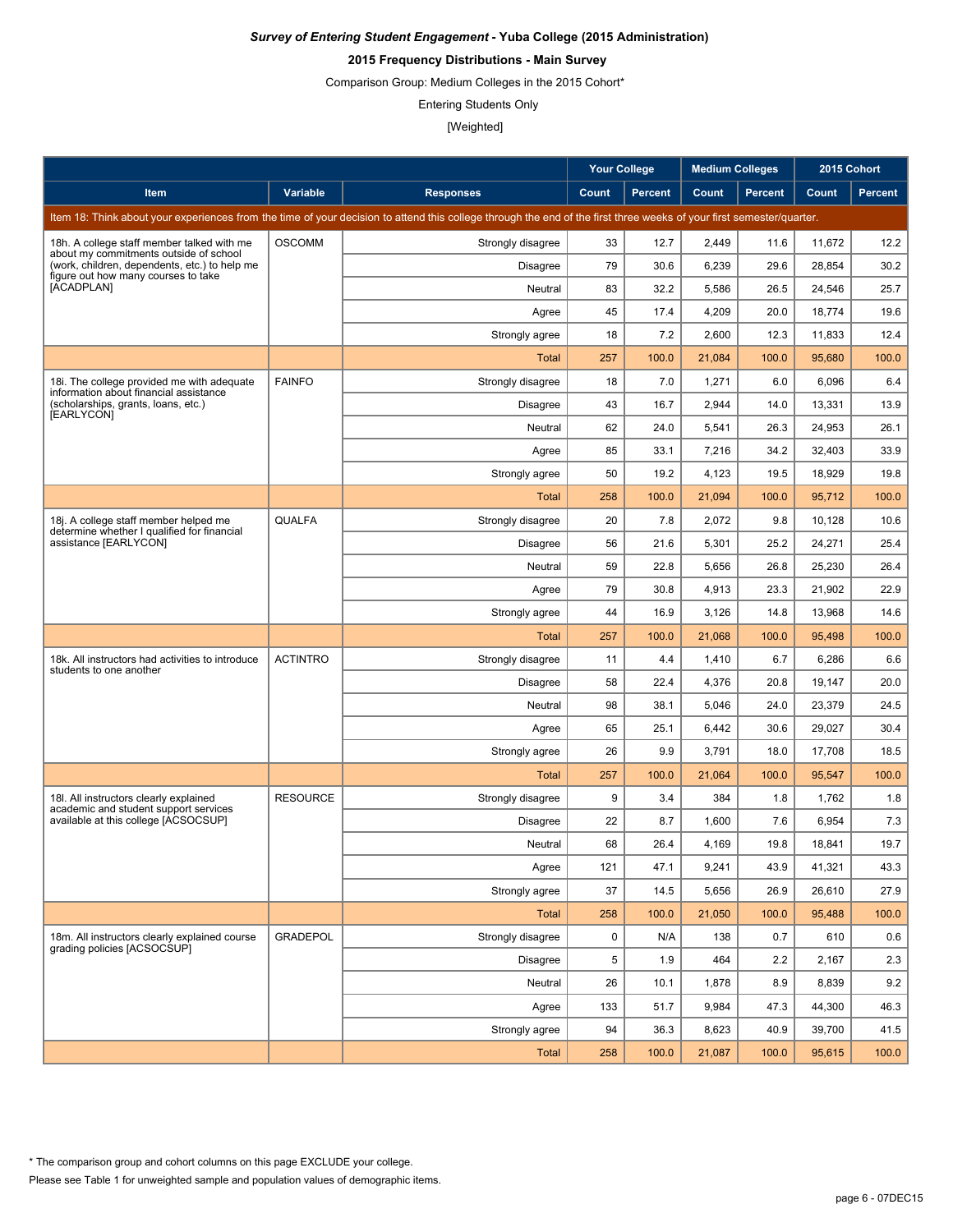# **2015 Frequency Distributions - Main Survey**

Comparison Group: Medium Colleges in the 2015 Cohort\*

Entering Students Only

|                                                                                           |                 |                                                                                                                                                                      | <b>Your College</b>     |                | <b>Medium Colleges</b> |         | 2015 Cohort |                |
|-------------------------------------------------------------------------------------------|-----------------|----------------------------------------------------------------------------------------------------------------------------------------------------------------------|-------------------------|----------------|------------------------|---------|-------------|----------------|
| Item                                                                                      | Variable        | <b>Responses</b>                                                                                                                                                     | Count                   | <b>Percent</b> | Count                  | Percent | Count       | <b>Percent</b> |
|                                                                                           |                 | Item 18: Think about your experiences from the time of your decision to attend this college through the end of the first three weeks of your first semester/quarter. |                         |                |                        |         |             |                |
| 18n. All instructors clearly explained course                                             | <b>SYLLABI</b>  | Strongly disagree                                                                                                                                                    | $\mathbf{1}$            | 0.2            | 81                     | 0.4     | 428         | 0.4            |
| syllabi (syllabuses) [ACSOCSUP]                                                           |                 | Disagree                                                                                                                                                             | 4                       | 1.5            | 341                    | 1.6     | 1,625       | 1.7            |
|                                                                                           |                 | Neutral                                                                                                                                                              | 11                      | 4.5            | 1,474                  | 7.0     | 6,803       | 7.1            |
|                                                                                           |                 | Agree                                                                                                                                                                | 116                     | 45.9           | 9,156                  | 43.5    | 41.086      | 43.0           |
|                                                                                           |                 | Strongly agree                                                                                                                                                       | 121                     | 47.9           | 10,001                 | 47.5    | 45,506      | 47.7           |
|                                                                                           |                 | Total                                                                                                                                                                | 252                     | 100.0          | 21,052                 | 100.0   | 95,448      | 100.0          |
| 180. I knew how to get in touch with my                                                   | <b>FACMEET</b>  | Strongly disagree                                                                                                                                                    | $\overline{\mathbf{c}}$ | 0.8            | 131                    | 0.6     | 605         | 0.6            |
| instructors outside of class [ACSOCSUP]                                                   |                 | Disagree                                                                                                                                                             | 11                      | 4.2            | 430                    | 2.0     | 2,144       | 2.2            |
|                                                                                           |                 | Neutral                                                                                                                                                              | 33                      | 12.7           | 1,738                  | 8.2     | 8,521       | 8.9            |
|                                                                                           |                 | Agree                                                                                                                                                                | 125                     | 48.3           | 9,434                  | 44.7    | 42,186      | 44.1           |
|                                                                                           |                 | Strongly agree                                                                                                                                                       | 88                      | 34.0           | 9,360                  | 44.4    | 42,233      | 44.1           |
|                                                                                           |                 | Total                                                                                                                                                                | 258                     | 100.0          | 21,093                 | 100.0   | 95,688      | 100.0          |
| 18p. At least one college staff member (other<br>than an instructor) learned my name      | <b>CSTAFNAM</b> | Strongly disagree                                                                                                                                                    | 29                      | 11.2           | 2,500                  | 11.9    | 11.819      | 12.4           |
| [EARLYCON]                                                                                |                 | Disagree                                                                                                                                                             | 49                      | 19.0           | 4,343                  | 20.6    | 19.465      | 20.4           |
|                                                                                           |                 | Neutral                                                                                                                                                              | 54                      | 20.9           | 3,723                  | 17.7    | 16,955      | 17.7           |
|                                                                                           |                 | Agree                                                                                                                                                                | 82                      | 31.7           | 5,382                  | 25.5    | 24.230      | 25.3           |
|                                                                                           |                 | Strongly agree                                                                                                                                                       | 45                      | 17.3           | 5,130                  | 24.3    | 23,121      | 24.2           |
|                                                                                           |                 | <b>Total</b>                                                                                                                                                         | 258                     | 100.0          | 21,079                 | 100.0   | 95,592      | 100.0          |
| 18q. At least one other student whom I didn't<br>previously know learned my name          | <b>OSTUDNAM</b> | Strongly disagree                                                                                                                                                    | 8                       | 3.2            | 535                    | 2.5     | 2,554       | 2.7            |
| [ACSOCSUP]                                                                                |                 | <b>Disagree</b>                                                                                                                                                      | 11                      | 4.4            | 1,050                  | 5.0     | 4,890       | 5.1            |
|                                                                                           |                 | Neutral                                                                                                                                                              | 43                      | 16.5           | 2,110                  | 10.0    | 10,056      | 10.5           |
|                                                                                           |                 | Agree                                                                                                                                                                | 113                     | 43.7           | 8,470                  | 40.1    | 37,769      | 39.5           |
|                                                                                           |                 | Strongly agree                                                                                                                                                       | 83                      | 32.2           | 8,943                  | 42.4    | 40,435      | 42.3           |
|                                                                                           |                 | Total                                                                                                                                                                | 258                     | 100.0          | 21,107                 | 100.0   | 95,704      | 100.0          |
| 18r. At least one instructor learned my name<br>[ACSOCSUP]                                | <b>FACNAM</b>   | Strongly disagree                                                                                                                                                    | 6                       | 2.3            | 274                    | 1.3     | 1,506       | 1.6            |
|                                                                                           |                 | <b>Disagree</b>                                                                                                                                                      | 15                      | 5.7            | 602                    | 2.9     | 3,300       | 3.5            |
|                                                                                           |                 | Neutral                                                                                                                                                              | 30                      | 11.9           | 1,659                  | 7.9     | 8,086       | 8.5            |
|                                                                                           |                 | Agree                                                                                                                                                                | 122                     | 47.5           | 8,689                  | 41.4    | 38,236      | 40.2           |
|                                                                                           |                 | Strongly agree                                                                                                                                                       | 84                      | 32.6           | 9,787                  | 46.6    | 44,071      | 46.3           |
|                                                                                           |                 | Total                                                                                                                                                                | 257                     | 100.0          | 21,011                 | 100.0   | 95,198      | 100.0          |
| 18s. I learned the name of at least one other<br>student in most of my classes [ACSOCSUP] | <b>STUNAM</b>   | Strongly disagree                                                                                                                                                    | 4                       | 1.7            | 356                    | 1.7     | 1,699       | 1.8            |
|                                                                                           |                 | Disagree                                                                                                                                                             | 11                      | 4.2            | 805                    | 3.8     | 3,929       | 4.1            |
|                                                                                           |                 | Neutral                                                                                                                                                              | 27                      | 10.4           | 1,642                  | 7.8     | 7,988       | 8.3            |
|                                                                                           |                 | Agree                                                                                                                                                                | 122                     | 47.5           | 8,323                  | 39.4    | 37,499      | 39.2           |
|                                                                                           |                 | Strongly agree                                                                                                                                                       | 93                      | 36.3           | 9,977                  | 47.3    | 44,587      | 46.6           |
|                                                                                           |                 | Total                                                                                                                                                                | 258                     | 100.0          | 21,102                 | 100.0   | 95,701      | 100.0          |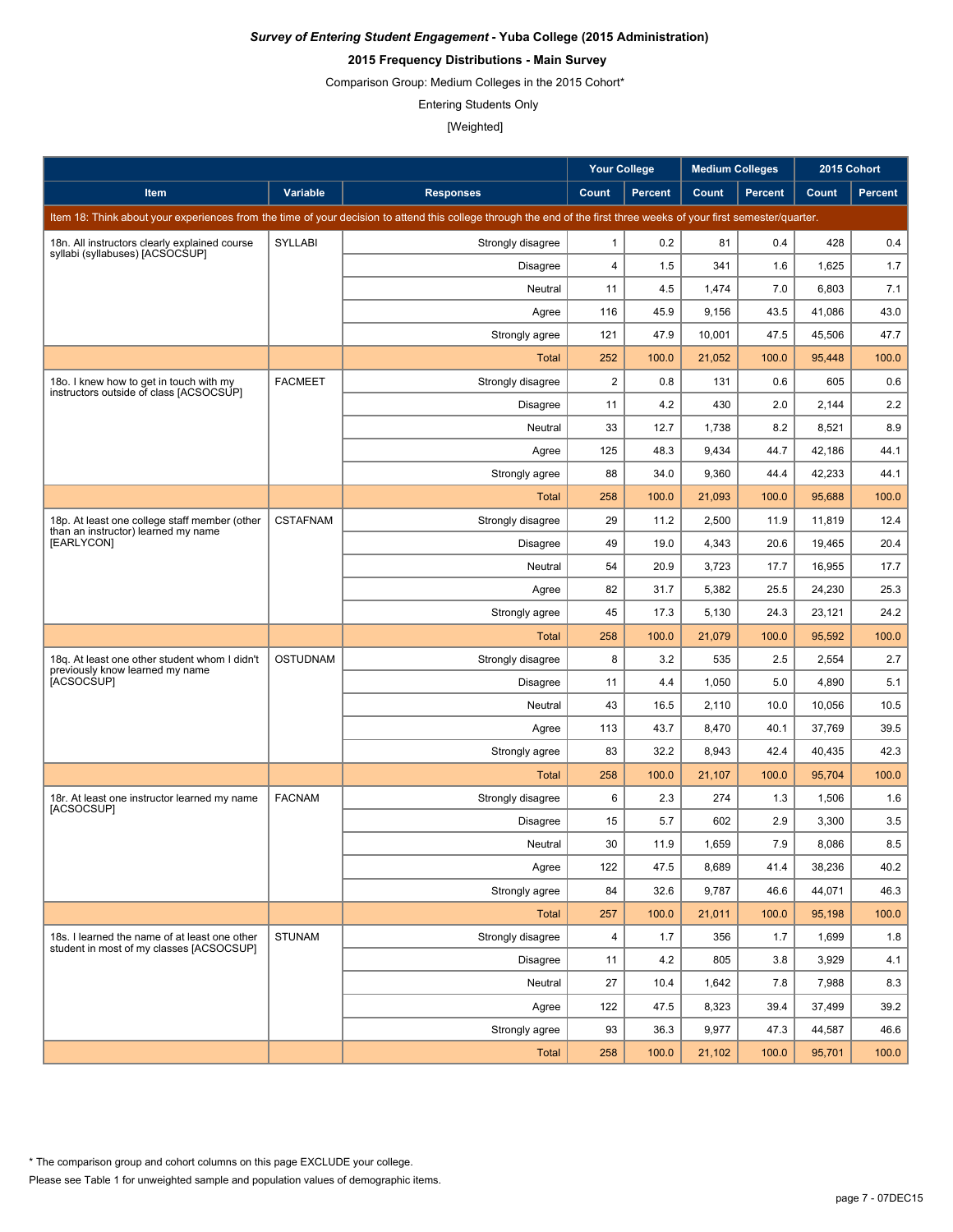# **2015 Frequency Distributions - Main Survey**

Comparison Group: Medium Colleges in the 2015 Cohort\*

Entering Students Only

[Weighted]

|                                                                                                                                 |                 |                                                                                                                                                                      | <b>Your College</b> |                | <b>Medium Colleges</b> |                | 2015 Cohort |                |  |  |
|---------------------------------------------------------------------------------------------------------------------------------|-----------------|----------------------------------------------------------------------------------------------------------------------------------------------------------------------|---------------------|----------------|------------------------|----------------|-------------|----------------|--|--|
| <b>Item</b>                                                                                                                     | Variable        | <b>Responses</b>                                                                                                                                                     | Count               | <b>Percent</b> | Count                  | <b>Percent</b> | Count       | <b>Percent</b> |  |  |
|                                                                                                                                 |                 | Item 18: Think about your experiences from the time of your decision to attend this college through the end of the first three weeks of your first semester/quarter. |                     |                |                        |                |             |                |  |  |
| 18t. I have the motivation to do what it takes                                                                                  | <b>ITTAKES</b>  | Strongly disagree                                                                                                                                                    | $\mathbf 0$         | N/A            | 83                     | 0.4            | 456         | 0.5            |  |  |
| to succeed in college [HIEXPECT]                                                                                                |                 | Disagree                                                                                                                                                             | 3                   | 1.3            | 298                    | 1.4            | 1,222       | 1.3            |  |  |
|                                                                                                                                 |                 | Neutral                                                                                                                                                              | 27                  | 10.7           | 1,872                  | 8.9            | 9,006       | 9.4            |  |  |
|                                                                                                                                 |                 | Agree                                                                                                                                                                | 106                 | 41.6           | 7,770                  | 36.9           | 34,224      | 35.8           |  |  |
|                                                                                                                                 |                 | Strongly agree                                                                                                                                                       | 119                 | 46.5           | 11,038                 | 52.4           | 50,568      | 53.0           |  |  |
|                                                                                                                                 |                 | Total                                                                                                                                                                | 255                 | 100.0          | 21,061                 | 100.0          | 95,476      | 100.0          |  |  |
| 18u. I am prepared academically to succeed<br>in college [HIEXPECT]                                                             | <b>ACPRPRD</b>  | Strongly disagree                                                                                                                                                    | $\mathbf 0$         | N/A            | 128                    | 0.6            | 507         | 0.5            |  |  |
|                                                                                                                                 |                 | <b>Disagree</b>                                                                                                                                                      | 4                   | 1.7            | 332                    | 1.6            | 1,456       | 1.5            |  |  |
|                                                                                                                                 |                 | Neutral                                                                                                                                                              | 23                  | 9.1            | 2,750                  | 13.0           | 12,368      | 12.9           |  |  |
|                                                                                                                                 |                 | Agree                                                                                                                                                                | 116                 | 45.5           | 8,435                  | 40.0           | 37,549      | 39.2           |  |  |
|                                                                                                                                 |                 | Strongly agree                                                                                                                                                       | 112                 | 43.6           | 9,459                  | 44.8           | 43,828      | 45.8           |  |  |
|                                                                                                                                 |                 | <b>Total</b>                                                                                                                                                         | 256                 | 100.0          | 21,103                 | 100.0          | 95,708      | 100.0          |  |  |
| Item 19: During the first three weeks of your first semester/guarter at this college, about how often did you do the following? |                 |                                                                                                                                                                      |                     |                |                        |                |             |                |  |  |
| 19a. Ask questions in class or contribute to<br>class discussions [ENGAGLRN]                                                    | <b>ASKQUES</b>  | Never                                                                                                                                                                | 35                  | 13.8           | 1,798                  | 8.4            | 8,081       | 8.4            |  |  |
|                                                                                                                                 |                 | Once                                                                                                                                                                 | 73                  | 28.6           | 4,737                  | 22.2           | 22,423      | 23.2           |  |  |
|                                                                                                                                 |                 | Two or three times                                                                                                                                                   | 107                 | 41.7           | 9,950                  | 46.6           | 44,711      | 46.3           |  |  |
|                                                                                                                                 |                 | Four or more times                                                                                                                                                   | 41                  | 15.9           | 4,851                  | 22.7           | 21,268      | 22.0           |  |  |
|                                                                                                                                 |                 | <b>Total</b>                                                                                                                                                         | 256                 | 100.0          | 21,336                 | 100.0          | 96,484      | 100.0          |  |  |
| 19b. Prepare at least two drafts of a paper or<br>assignment before turning it in [ENGAGLRN]                                    | <b>PREPDRFT</b> | Never                                                                                                                                                                | 64                  | 24.9           | 6,147                  | 29.0           | 27,847      | 29.1           |  |  |
|                                                                                                                                 |                 | Once                                                                                                                                                                 | 104                 | 40.8           | 7,545                  | 35.6           | 34,293      | 35.8           |  |  |
|                                                                                                                                 |                 | Two or three times                                                                                                                                                   | 74                  | 28.8           | 6,083                  | 28.7           | 27,296      | 28.5           |  |  |
|                                                                                                                                 |                 | Four or more times                                                                                                                                                   | 14                  | 5.5            | 1,402                  | 6.6            | 6,357       | 6.6            |  |  |
|                                                                                                                                 |                 | Total                                                                                                                                                                | 256                 | 100.0          | 21,177                 | 100.0          | 95,794      | 100.0          |  |  |
| 19c. Turn in an assignment late [HIEXPECT]                                                                                      | <b>LATETURN</b> | Never                                                                                                                                                                | 181                 | 70.9           | 13,940                 | 65.6           | 63.024      | 65.6           |  |  |
|                                                                                                                                 |                 | Once                                                                                                                                                                 | 60                  | 23.5           | 5,305                  | 25.0           | 24,294      | 25.3           |  |  |
|                                                                                                                                 |                 | Two or three times                                                                                                                                                   | 12                  | 4.7            | 1,765                  | 8.3            | 7,637       | 8.0            |  |  |
|                                                                                                                                 |                 | Four or more times                                                                                                                                                   | $\overline{2}$      | 0.8            | 240                    | 1.1            | 1,071       | 1.1            |  |  |
|                                                                                                                                 |                 | <b>Total</b>                                                                                                                                                         | 255                 | 100.0          | 21,250                 | 100.0          | 96,026      | 100.0          |  |  |
| 19d. Not turn in an assignment [HIEXPECT]                                                                                       | <b>NOTTURN</b>  | Never                                                                                                                                                                | 163                 | 64.3           | 15,157                 | 72.5           | 67,555      | 71.4           |  |  |
|                                                                                                                                 |                 | Once                                                                                                                                                                 | 61                  | 24.3           | 4,069                  | 19.5           | 19,101      | 20.2           |  |  |
|                                                                                                                                 |                 | Two or three times                                                                                                                                                   | 24                  | 9.5            | 1,337                  | 6.4            | 6,281       | 6.6            |  |  |
|                                                                                                                                 |                 | Four or more times                                                                                                                                                   | 5                   | 1.9            | 341                    | 1.6            | 1,632       | 1.7            |  |  |
|                                                                                                                                 |                 | Total                                                                                                                                                                | 253                 | 100.0          | 20,904                 | 100.0          | 94,569      | 100.0          |  |  |
| 19e. Participate in supplemental instruction<br>(extra class sessions with an instructor, tutor,                                | <b>SUPINSTR</b> | Never                                                                                                                                                                | 180                 | 70.1           | 14,756                 | 69.2           | 65,127      | 67.6           |  |  |
| or experienced student) [ENGAGLRN]                                                                                              |                 | Once                                                                                                                                                                 | 31                  | 12.1           | 3,352                  | 15.7           | 15,970      | 16.6           |  |  |
|                                                                                                                                 |                 | Two or three times                                                                                                                                                   | 33                  | 12.8           | 2,298                  | 10.8           | 10,805      | 11.2           |  |  |
|                                                                                                                                 |                 | Four or more times                                                                                                                                                   | 13                  | 5.1            | 915                    | 4.3            | 4,489       | 4.7            |  |  |
|                                                                                                                                 |                 | <b>Total</b>                                                                                                                                                         | 256                 | 100.0          | 21,322                 | 100.0          | 96,392      | 100.0          |  |  |

\* The comparison group and cohort columns on this page EXCLUDE your college.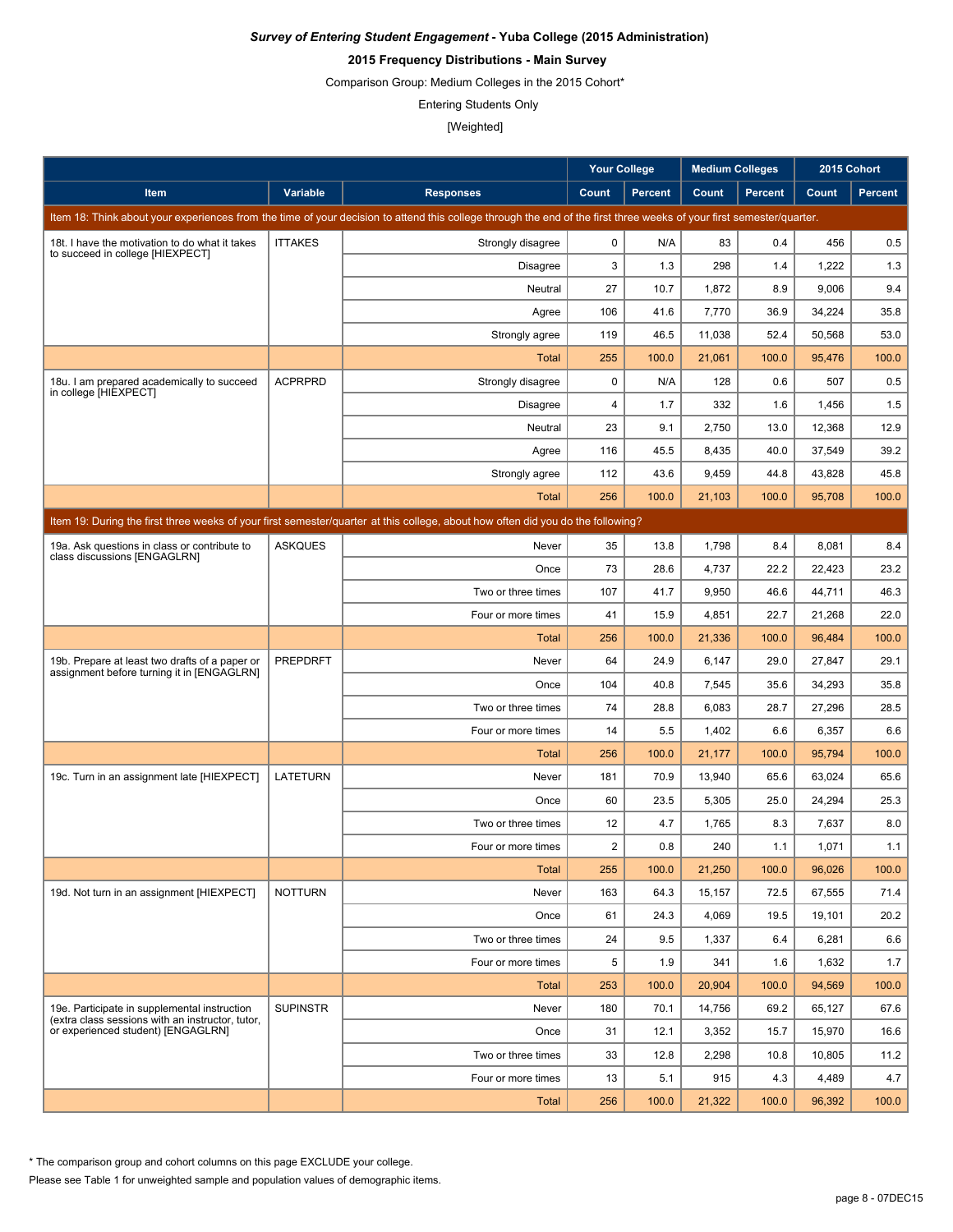# **2015 Frequency Distributions - Main Survey**

Comparison Group: Medium Colleges in the 2015 Cohort\*

Entering Students Only

|                                                                                        |                 |                                                                                                                                 | <b>Your College</b> |                | <b>Medium Colleges</b> |                | 2015 Cohort |                |
|----------------------------------------------------------------------------------------|-----------------|---------------------------------------------------------------------------------------------------------------------------------|---------------------|----------------|------------------------|----------------|-------------|----------------|
| Item                                                                                   | Variable        | <b>Responses</b>                                                                                                                | Count               | <b>Percent</b> | Count                  | <b>Percent</b> | Count       | <b>Percent</b> |
|                                                                                        |                 | Item 19: During the first three weeks of your first semester/quarter at this college, about how often did you do the following? |                     |                |                        |                |             |                |
| 19f. Come to class without completing                                                  | <b>NOTCOMPL</b> | Never                                                                                                                           | 137                 | 53.4           | 11,890                 | 55.9           | 54,460      | 56.7           |
| readings or assignments [HIEXPECT]                                                     |                 | Once                                                                                                                            | 88                  | 34.1           | 6,111                  | 28.7           | 27,803      | 28.9           |
|                                                                                        |                 | Two or three times                                                                                                              | 26                  | 9.9            | 2,597                  | 12.2           | 11,106      | 11.6           |
|                                                                                        |                 | Four or more times                                                                                                              | $\overline{7}$      | 2.5            | 666                    | 3.1            | 2,753       | 2.9            |
|                                                                                        |                 | <b>Total</b>                                                                                                                    | 257                 | 100.0          | 21,263                 | 100.0          | 96,121      | 100.0          |
| 19g. Work with other students on a project or<br>assignment during class [ENGAGLRN]    | <b>PINCLASS</b> | Never                                                                                                                           | 44                  | 17.3           | 4,057                  | 19.0           | 19,427      | 20.2           |
|                                                                                        |                 | Once                                                                                                                            | 73                  | 28.7           | 5,467                  | 25.6           | 25,025      | 26.0           |
|                                                                                        |                 | Two or three times                                                                                                              | 89                  | 34.9           | 8,433                  | 39.6           | 37,445      | 38.8           |
|                                                                                        |                 | Four or more times                                                                                                              | 49                  | 19.1           | 3,363                  | 15.8           | 14,488      | 15.0           |
|                                                                                        |                 | <b>Total</b>                                                                                                                    | 256                 | 100.0          | 21,320                 | 100.0          | 96,385      | 100.0          |
| 19h. Work with classmates outside of class<br>on class projects or assignments         | <b>PREPOUTC</b> | Never                                                                                                                           | 174                 | 68.7           | 13.549                 | 63.9           | 60,720      | 63.3           |
| [ENGAGLRN]                                                                             |                 | Once                                                                                                                            | 43                  | 17.2           | 3,946                  | 18.6           | 18,273      | 19.0           |
|                                                                                        |                 | Two or three times                                                                                                              | 24                  | 9.6            | 2,714                  | 12.8           | 12,366      | 12.9           |
|                                                                                        |                 | Four or more times                                                                                                              | 11                  | 4.5            | 1,003                  | 4.7            | 4,570       | 4.8            |
|                                                                                        |                 | Total                                                                                                                           | 253                 | 100.0          | 21,212                 | 100.0          | 95,930      | 100.0          |
| 19. Participate in a required study group<br>outside of class [ENGAGLRN]               | <b>GRPSTUDY</b> | Never                                                                                                                           | 213                 | 83.2           | 17,699                 | 83.0           | 78,685      | 81.7           |
|                                                                                        |                 | Once                                                                                                                            | 27                  | 10.6           | 1,897                  | 8.9            | 9,578       | 9.9            |
|                                                                                        |                 | Two or three times                                                                                                              | 9                   | 3.6            | 1,239                  | 5.8            | 5,684       | 5.9            |
|                                                                                        |                 | Four or more times                                                                                                              | $\overline{7}$      | 2.5            | 476                    | 2.2            | 2,413       | 2.5            |
|                                                                                        |                 | Total                                                                                                                           | 256                 | 100.0          | 21,311                 | 100.0          | 96,359      | 100.0          |
| 19j. Participate in a student-initiated (not<br>required) study group outside of class | <b>NRGSTUDY</b> | Never                                                                                                                           | 214                 | 83.8           | 17,358                 | 81.6           | 77,770      | 81.0           |
| [ENGAGLRN]                                                                             |                 | Once                                                                                                                            | 20                  | 7.7            | 2,145                  | 10.1           | 10,055      | 10.5           |
|                                                                                        |                 | Two or three times                                                                                                              | 12                  | 4.9            | 1,225                  | 5.8            | 5,707       | 5.9            |
|                                                                                        |                 | Four or more times                                                                                                              | 9                   | 3.6            | 532                    | 2.5            | 2,459       | 2.6            |
|                                                                                        |                 | <b>Total</b>                                                                                                                    | 255                 | 100.0          | 21,260                 | 100.0          | 95,991      | 100.0          |
| 19k. Use an electronic tool (e-mail, text<br>messaging, Facebook, MySpace, class Web   | <b>USEINTMG</b> | Never                                                                                                                           | 106                 | 41.3           | 8,744                  | 41.0           | 38,418      | 39.8           |
| site, etc.) to communicate with another<br>student about coursework [ENGAGLRN]         |                 | Once                                                                                                                            | 52                  | 20.2           | 4,584                  | 21.5           | 21,149      | 21.9           |
|                                                                                        |                 | Two or three times                                                                                                              | 50                  | 19.5           | 4,516                  | 21.2           | 20,919      | 21.7           |
|                                                                                        |                 | Four or more times                                                                                                              | 48                  | 18.9           | 3,483                  | 16.3           | 15,953      | 16.5           |
|                                                                                        |                 | <b>Total</b>                                                                                                                    | 256                 | 100.0          | 21,327                 | 100.0          | 96,439      | 100.0          |
| 19I. Use an electronic tool (e-mail, text<br>messaging, Facebook, MySpace, class Web   | <b>MAILFAC</b>  | Never                                                                                                                           | 118                 | 46.1           | 6,271                  | 29.5           | 29,871      | 31.1           |
| site, etc.) to communicate with an instructor<br>about coursework [ENGAGLRN]           |                 | Once                                                                                                                            | 81                  | 31.6           | 5,588                  | 26.3           | 25,675      | 26.7           |
|                                                                                        |                 | Two or three times                                                                                                              | 34                  | 13.4           | 6,062                  | 28.6           | 26,143      | 27.2           |
|                                                                                        |                 | Four or more times                                                                                                              | 23                  | 8.9            | 3,310                  | 15.6           | 14,359      | 14.9           |
|                                                                                        |                 | <b>Total</b>                                                                                                                    | 255                 | 100.0          | 21,230                 | 100.0          | 96,048      | 100.0          |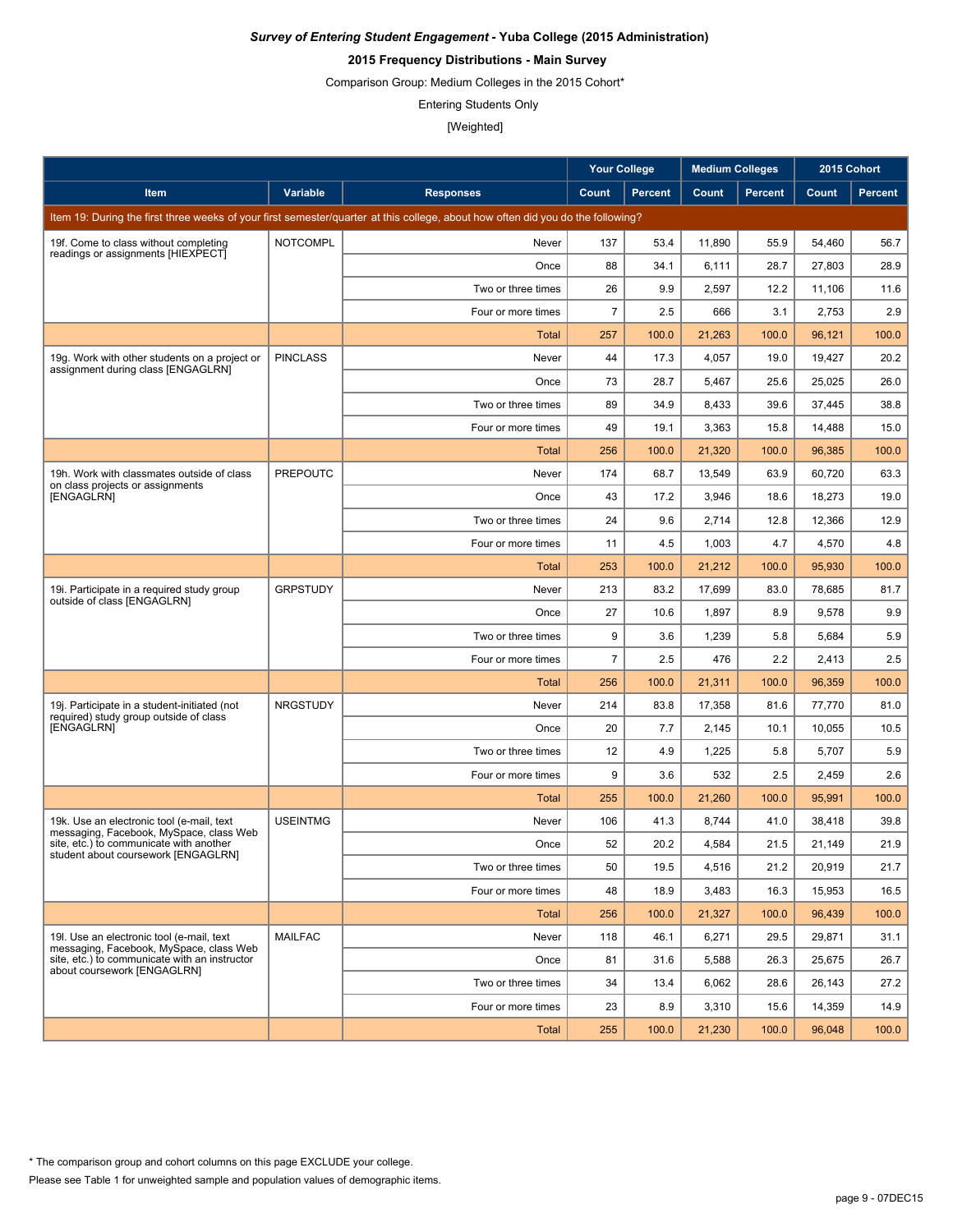# **2015 Frequency Distributions - Main Survey**

Comparison Group: Medium Colleges in the 2015 Cohort\*

Entering Students Only

|                                                                                       |                 |                                                                                                                                 | <b>Your College</b> |                | <b>Medium Colleges</b> |         | 2015 Cohort |         |
|---------------------------------------------------------------------------------------|-----------------|---------------------------------------------------------------------------------------------------------------------------------|---------------------|----------------|------------------------|---------|-------------|---------|
| <b>Item</b>                                                                           | <b>Variable</b> | <b>Responses</b>                                                                                                                | Count               | <b>Percent</b> | Count                  | Percent | Count       | Percent |
|                                                                                       |                 | Item 19: During the first three weeks of your first semester/quarter at this college, about how often did you do the following? |                     |                |                        |         |             |         |
| 19m. Discuss an assignment or grade with                                              | <b>FACASSN</b>  | Never                                                                                                                           | 122                 | 48.0           | 6,741                  | 31.6    | 31,253      | 32.5    |
| an instructor [ENGAGLRN]                                                              |                 | Once                                                                                                                            | 63                  | 24.5           | 7,543                  | 35.4    | 33,684      | 35.0    |
|                                                                                       |                 | Two or three times                                                                                                              | 49                  | 19.4           | 5,466                  | 25.7    | 24,390      | 25.3    |
|                                                                                       |                 | Four or more times                                                                                                              | 21                  | 8.1            | 1,556                  | 7.3     | 6,948       | 7.2     |
|                                                                                       |                 | Total                                                                                                                           | 255                 | 100.0          | 21,307                 | 100.0   | 96,275      | 100.0   |
| 19n. Ask for help from an instructor                                                  | <b>CLASSREL</b> | Never                                                                                                                           | 82                  | 32.0           | 4,793                  | 22.5    | 21,877      | 22.7    |
| regarding questions or problems related to a<br>class [ENGAGLRN]                      |                 | Once                                                                                                                            | 78                  | 30.7           | 6,902                  | 32.4    | 30,567      | 31.7    |
|                                                                                       |                 | Two or three times                                                                                                              | 71                  | 27.7           | 7,030                  | 33.0    | 32,352      | 33.6    |
|                                                                                       |                 | Four or more times                                                                                                              | 25                  | 9.6            | 2,571                  | 12.1    | 11,483      | 11.9    |
|                                                                                       |                 | <b>Total</b>                                                                                                                    | 255                 | 100.0          | 21,295                 | 100.0   | 96,279      | 100.0   |
| 190. Receive prompt written or oral feedback                                          | <b>FEEDBACK</b> | Never                                                                                                                           | 78                  | 30.5           | 5,002                  | 23.5    | 23,134      | 24.0    |
| from instructors on your performance<br><b>IENGAGLRN1</b>                             |                 | Once                                                                                                                            | 75                  | 29.4           | 6,231                  | 29.3    | 28,062      | 29.1    |
|                                                                                       |                 | Two or three times                                                                                                              | 73                  | 28.8           | 7,220                  | 33.9    | 32,293      | 33.5    |
|                                                                                       |                 | Four or more times                                                                                                              | 29                  | 11.3           | 2,820                  | 13.3    | 12,785      | 13.3    |
|                                                                                       |                 | <b>Total</b>                                                                                                                    | 255                 | 100.0          | 21,274                 | 100.0   | 96,274      | 100.0   |
| 19p. Receive grades or points on<br>assignments, quizzes, tests, or papers, etc.      | <b>RCVGRDS</b>  | Never                                                                                                                           | 19                  | 7.5            | 980                    | 4.6     | 4,787       | 5.0     |
|                                                                                       |                 | Once                                                                                                                            | 46                  | 18.0           | 2,766                  | 13.1    | 12,526      | 13.1    |
|                                                                                       |                 | Two or three times                                                                                                              | 79                  | 31.1           | 6,763                  | 31.9    | 30,048      | 31.4    |
|                                                                                       |                 | Four or more times                                                                                                              | 110                 | 43.4           | 10,683                 | 50.4    | 48,313      | 50.5    |
|                                                                                       |                 | <b>Total</b>                                                                                                                    | 254                 | 100.0          | 21,192                 | 100.0   | 95,674      | 100.0   |
| 19q. Discuss ideas from your readings or<br>classes with instructors outside of class | <b>FACIDOC</b>  | Never                                                                                                                           | 193                 | 75.5           | 13,789                 | 64.8    | 61,525      | 63.9    |
| [ENGAGLRN]                                                                            |                 | Once                                                                                                                            | 38                  | 14.9           | 4,081                  | 19.2    | 18,469      | 19.2    |
|                                                                                       |                 | Two or three times                                                                                                              | 16                  | 6.2            | 2,398                  | 11.3    | 11,574      | 12.0    |
|                                                                                       |                 | Four or more times                                                                                                              | 9                   | 3.4            | 1,010                  | 4.7     | 4,682       | 4.9     |
|                                                                                       |                 | Total                                                                                                                           | 255                 | 100.0          | 21,279                 | 100.0   | 96,251      | 100.0   |
| 19r. Discuss ideas from your readings or<br>classes with others outside of class      | <b>OCIDEAS</b>  | Never                                                                                                                           | 95                  | 37.5           | 7,975                  | 37.7    | 37,044      | 38.7    |
| (students, family, co-workers, etc.)                                                  |                 | Once                                                                                                                            | 65                  | 25.8           | 4,772                  | 22.6    | 21,478      | 22.4    |
|                                                                                       |                 | Two or three times                                                                                                              | 62                  | 24.5           | 5,403                  | 25.5    | 24,128      | 25.2    |
|                                                                                       |                 | Four or more times                                                                                                              | 31                  | 12.2           | 3,012                  | 14.2    | 13,023      | 13.6    |
|                                                                                       |                 | <b>Total</b>                                                                                                                    | 253                 | 100.0          | 21,162                 | 100.0   | 95,672      | 100.0   |
| 19s. Skip class [HIEXPECT]                                                            | <b>SKIPCL</b>   | Never                                                                                                                           | 196                 | 76.8           | 15,962                 | 75.0    | 72,520      | 75.3    |
|                                                                                       |                 | Once                                                                                                                            | 42                  | 16.4           | 3,642                  | 17.1    | 16,328      | 17.0    |
|                                                                                       |                 | Two or three times                                                                                                              | 11                  | 4.5            | 1,411                  | 6.6     | 6,211       | 6.4     |
|                                                                                       |                 | Four or more times                                                                                                              | 6                   | 2.4            | 269                    | 1.3     | 1,238       | 1.3     |
|                                                                                       |                 | Total                                                                                                                           | 255                 | 100.0          | 21,284                 | 100.0   | 96,297      | 100.0   |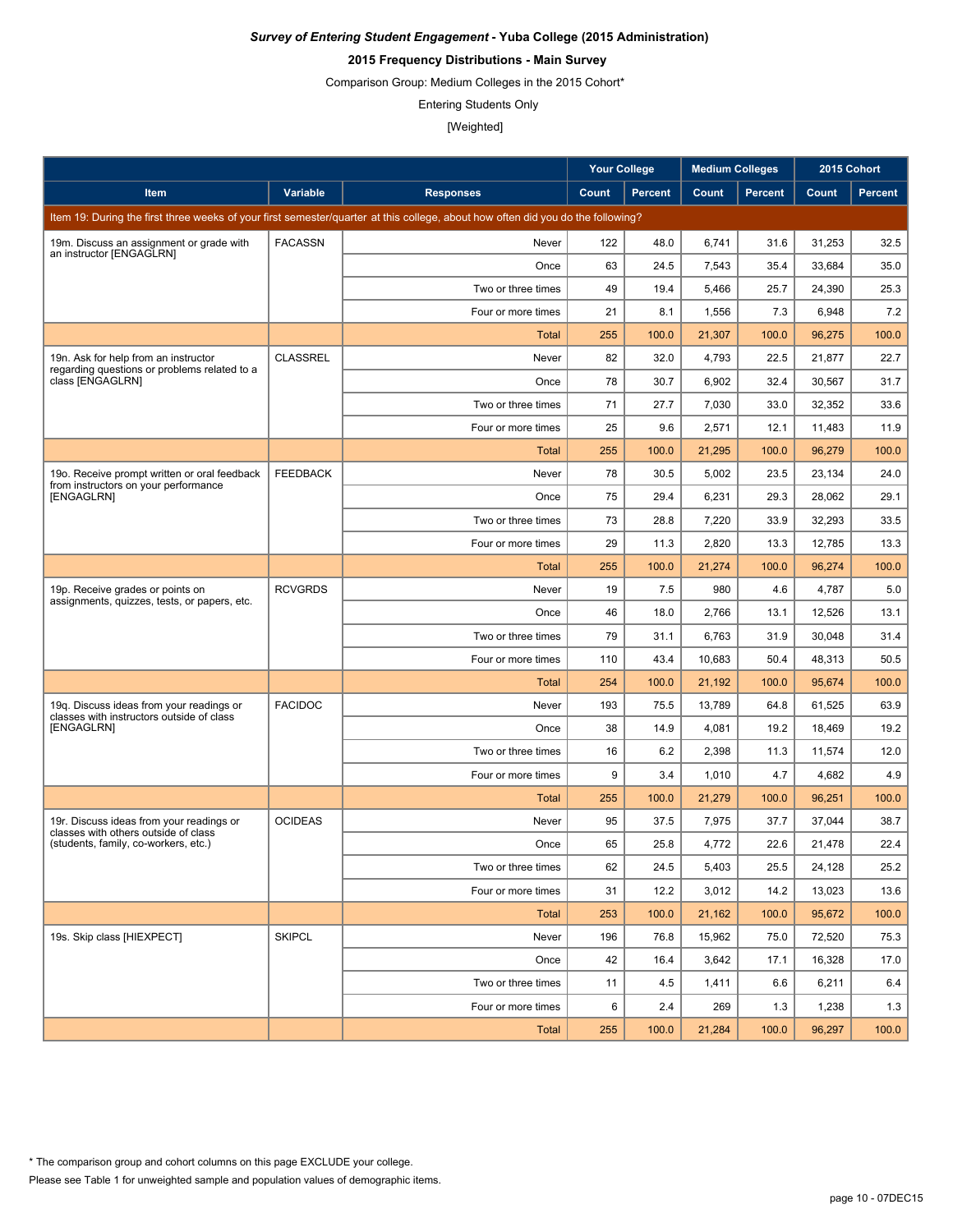# **2015 Frequency Distributions - Main Survey**

Comparison Group: Medium Colleges in the 2015 Cohort\*

Entering Students Only

|                                               |                 |                                                                                                                                                                                     | <b>Your College</b> |                | <b>Medium Colleges</b> |                | 2015 Cohort |         |
|-----------------------------------------------|-----------------|-------------------------------------------------------------------------------------------------------------------------------------------------------------------------------------|---------------------|----------------|------------------------|----------------|-------------|---------|
| Item                                          | Variable        | <b>Responses</b>                                                                                                                                                                    | Count               | <b>Percent</b> | Count                  | <b>Percent</b> | Count       | Percent |
| about the following services?                 |                 | Item 20.1: Think about your experiences from the time of your decision to attend this college through the end of the first three weeks of your first semester/quarter. Did you know |                     |                |                        |                |             |         |
| 20.1a. Academic advising/planning             | <b>ACADPLNG</b> | Yes                                                                                                                                                                                 | 167                 | 66.0           | 16,535                 | 78.0           | 75,621      | 78.9    |
|                                               |                 | No                                                                                                                                                                                  | 86                  | 34.0           | 4,676                  | 22.0           | 20,190      | 21.1    |
|                                               |                 | <b>Total</b>                                                                                                                                                                        | 253                 | 100.0          | 21,211                 | 100.0          | 95,811      | 100.0   |
| 20.1b. Career counseling                      | CAREERC         | Yes                                                                                                                                                                                 | 172                 | 67.8           | 10,882                 | 51.5           | 50,707      | 53.1    |
|                                               |                 | No                                                                                                                                                                                  | 82                  | 32.2           | 10,257                 | 48.5           | 44,802      | 46.9    |
|                                               |                 | Total                                                                                                                                                                               | 255                 | 100.0          | 21,138                 | 100.0          | 95,509      | 100.0   |
| 20.1c. Job placement assistance               | <b>JOBPLACE</b> | Yes                                                                                                                                                                                 | 59                  | 23.0           | 7,203                  | 34.2           | 33,630      | 35.4    |
|                                               |                 | No                                                                                                                                                                                  | 196                 | 77.0           | 13,852                 | 65.8           | 61,404      | 64.6    |
|                                               |                 | <b>Total</b>                                                                                                                                                                        | 255                 | 100.0          | 21,055                 | 100.0          | 95,034      | 100.0   |
| 20.1d. Face-to-face tutoring                  | <b>FFTUTOR</b>  | Yes                                                                                                                                                                                 | 193                 | 75.6           | 16,668                 | 78.9           | 74,782      | 78.4    |
|                                               |                 | No                                                                                                                                                                                  | 62                  | 24.4           | 4,459                  | 21.1           | 20,613      | 21.6    |
|                                               |                 | <b>Total</b>                                                                                                                                                                        | 255                 | 100.0          | 21.127                 | 100.0          | 95,395      | 100.0   |
| 20.1e. Online tutoring                        | <b>OLTUTOR</b>  | Yes                                                                                                                                                                                 | 88                  | 34.7           | 8,447                  | 40.2           | 38,625      | 40.7    |
|                                               |                 | No                                                                                                                                                                                  | 166                 | 65.3           | 12,565                 | 59.8           | 56,248      | 59.3    |
|                                               |                 | <b>Total</b>                                                                                                                                                                        | 255                 | 100.0          | 21,011                 | 100.0          | 94,873      | 100.0   |
| 20.1f. Writing, math, or other skill lab      | <b>SKILLABS</b> | Yes                                                                                                                                                                                 | 162                 | 63.5           | 15,335                 | 72.7           | 69,976      | 73.5    |
|                                               |                 | No                                                                                                                                                                                  | 93                  | 36.5           | 5,746                  | 27.3           | 25,167      | 26.5    |
|                                               |                 | <b>Total</b>                                                                                                                                                                        | 255                 | 100.0          | 21,082                 | 100.0          | 95,144      | 100.0   |
| 20.1g. Financial assistance advising          | <b>FAADVS</b>   | Yes                                                                                                                                                                                 | 193                 | 76.0           | 16,080                 | 76.4           | 73,558      | 77.5    |
|                                               |                 | No                                                                                                                                                                                  | 61                  | 24.0           | 4,976                  | 23.6           | 21,399      | 22.5    |
|                                               |                 | <b>Total</b>                                                                                                                                                                        | 254                 | 100.0          | 21,056                 | 100.0          | 94,957      | 100.0   |
| 20.1h. Computer lab                           | <b>COMPLAB</b>  | Yes                                                                                                                                                                                 | 197                 | 78.0           | 17,946                 | 84.9           | 80,771      | 84.7    |
|                                               |                 | No                                                                                                                                                                                  | 56                  | 22.0           | 3,193                  | 15.1           | 14,551      | 15.3    |
|                                               |                 | <b>Total</b>                                                                                                                                                                        | 252                 | 100.0          | 21,138                 | 100.0          | 95,322      | 100.0   |
| 20.1. Student organizations                   | <b>STUORGS</b>  | Yes                                                                                                                                                                                 | 103                 | 41.1           | 12,710                 | 60.3           | 58,261      | 61.3    |
|                                               |                 | No                                                                                                                                                                                  | 148                 | 58.9           | 8,375                  | 39.7           | 36.840      | 38.7    |
|                                               |                 | <b>Total</b>                                                                                                                                                                        | 251                 | 100.0          | 21,085                 | 100.0          | 95,101      | 100.0   |
| 20.1j. Transfer credit assistance             | TRANSFCR        | Yes                                                                                                                                                                                 | 114                 | 44.8           | 10,229                 | 48.4           | 46,379      | 48.6    |
|                                               |                 | No                                                                                                                                                                                  | 141                 | 55.2           | 10,919                 | 51.6           | 48,959      | 51.4    |
|                                               |                 | <b>Total</b>                                                                                                                                                                        | 255                 | 100.0          | 21,147                 | 100.0          | 95,338      | 100.0   |
| 20.1k. Services to students with disabilities | <b>DISABSVS</b> | Yes                                                                                                                                                                                 | 131                 | 52.0           | 11,845                 | 56.2           | 53,302      | 56.0    |
|                                               |                 | No                                                                                                                                                                                  | 121                 | 48.0           | 9,249                  | 43.8           | 41,881      | 44.0    |
|                                               |                 | <b>Total</b>                                                                                                                                                                        | 251                 | 100.0          | 21,094                 | 100.0          | 95,183      | 100.0   |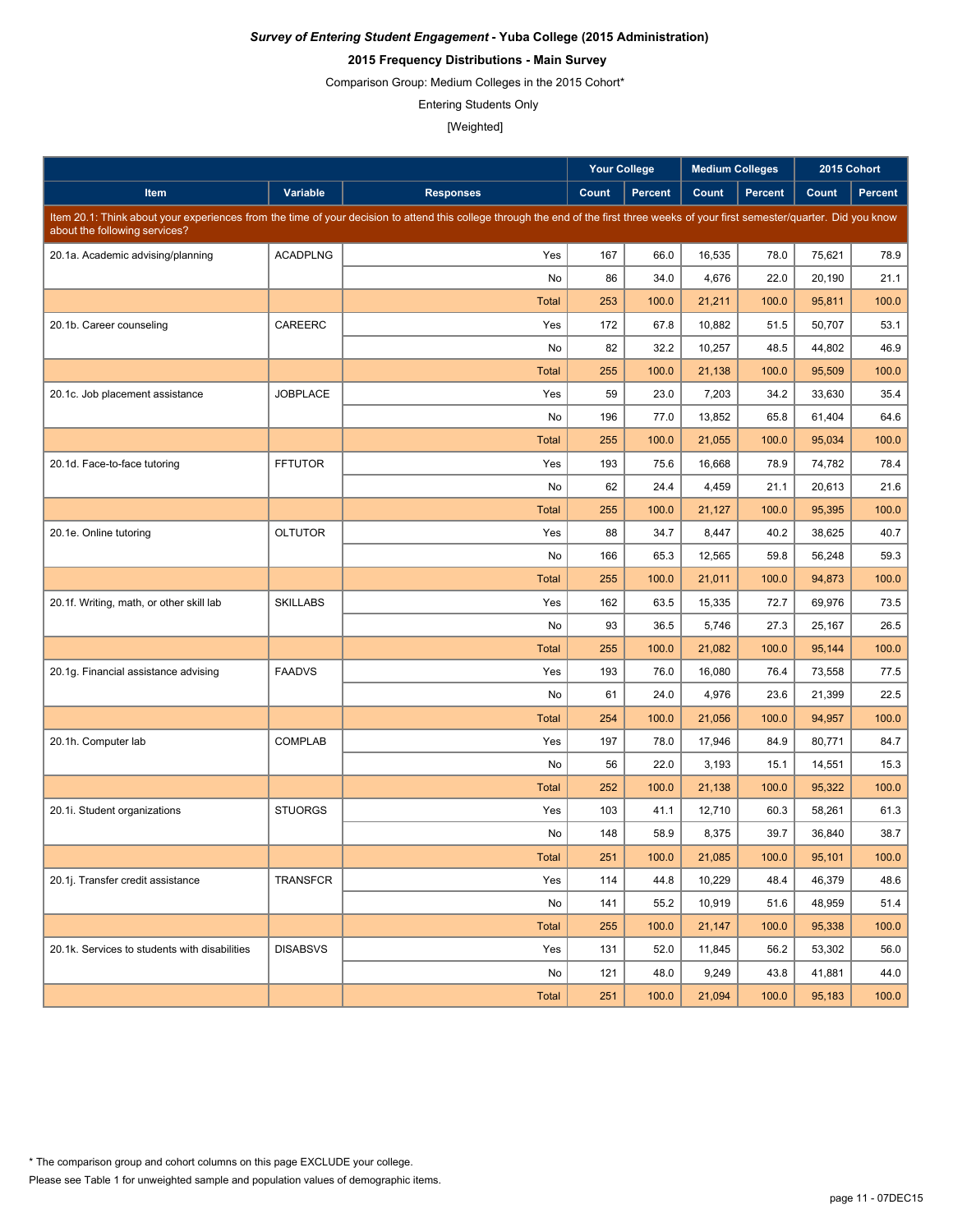# **2015 Frequency Distributions - Main Survey**

Comparison Group: Medium Colleges in the 2015 Cohort\*

Entering Students Only

|                                                        |                 |                                                                                                                                                                                      | <b>Your College</b> |                | <b>Medium Colleges</b> |                | 2015 Cohort |                |
|--------------------------------------------------------|-----------------|--------------------------------------------------------------------------------------------------------------------------------------------------------------------------------------|---------------------|----------------|------------------------|----------------|-------------|----------------|
| Item                                                   | Variable        | <b>Responses</b>                                                                                                                                                                     | Count               | <b>Percent</b> | Count                  | <b>Percent</b> | Count       | <b>Percent</b> |
| you use the following services?                        |                 | Item 20.2: Think about your experiences from the time of your decision to attend this college through the end of the first three weeks of your first semester/quarter. How often did |                     |                |                        |                |             |                |
| 20.2a. Academic advising/planning                      | <b>ACADPUSE</b> | Never                                                                                                                                                                                | 125                 | 50.5           | 8,803                  | 42.8           | 37,963      | 40.8           |
|                                                        |                 | Once                                                                                                                                                                                 | 83                  | 33.7           | 7,461                  | 36.3           | 33,766      | 36.3           |
|                                                        |                 | Two or three times                                                                                                                                                                   | 36                  | 14.5           | 3,666                  | 17.8           | 18,038      | 19.4           |
|                                                        |                 | Four or more times                                                                                                                                                                   | 3                   | 1.3            | 633                    | 3.1            | 3,214       | 3.5            |
|                                                        |                 | <b>Total</b>                                                                                                                                                                         | 247                 | 100.0          | 20,563                 | 100.0          | 92,981      | 100.0          |
| 20.2b. Career counseling                               | CARCUSE         | Never                                                                                                                                                                                | 173                 | 70.1           | 16,588                 | 81.9           | 74,584      | 81.3           |
|                                                        |                 | Once                                                                                                                                                                                 | 51                  | 20.7           | 2,619                  | 12.9           | 12,287      | 13.4           |
|                                                        |                 | Two or three times                                                                                                                                                                   | 17                  | 6.8            | 843                    | 4.2            | 3,981       | 4.3            |
|                                                        |                 | Four or more times                                                                                                                                                                   | 6                   | 2.4            | 200                    | 1.0            | 892         | 1.0            |
|                                                        |                 | <b>Total</b>                                                                                                                                                                         | 247                 | 100.0          | 20,250                 | 100.0          | 91,744      | 100.0          |
| 20.2c. Job placement assistance                        | <b>JOBPLUSE</b> | Never                                                                                                                                                                                | 234                 | 95.3           | 18,838                 | 94.2           | 84,831      | 93.8           |
|                                                        |                 | Once                                                                                                                                                                                 | 11                  | 4.7            | 849                    | 4.2            | 4,090       | 4.5            |
|                                                        |                 | Two or three times                                                                                                                                                                   | 0                   | N/A            | 245                    | 1.2            | 1,161       | 1.3            |
|                                                        |                 | Four or more times                                                                                                                                                                   | 0                   | N/A            | 64                     | 0.3            | 378         | 0.4            |
|                                                        |                 | <b>Total</b>                                                                                                                                                                         | 245                 | 100.0          | 19,997                 | 100.0          | 90,460      | 100.0          |
| 20.2d. Face-to-face tutoring [ENGAGLRN]                | <b>FFTUSE</b>   | Never                                                                                                                                                                                | 204                 | 81.5           | 17,063                 | 83.6           | 76,333      | 82.5           |
|                                                        |                 | Once                                                                                                                                                                                 | 25                  | 9.8            | 1,819                  | 8.9            | 8,410       | 9.1            |
|                                                        |                 | Two or three times                                                                                                                                                                   | 9                   | 3.5            | 929                    | 4.5            | 4,743       | 5.1            |
|                                                        |                 | Four or more times                                                                                                                                                                   | 13                  | 5.2            | 611                    | 3.0            | 2,989       | 3.2            |
|                                                        |                 | <b>Total</b>                                                                                                                                                                         | 250                 | 100.0          | 20,421                 | 100.0          | 92,475      | 100.0          |
| 20.2e. Online tutoring                                 | <b>OLTUSE</b>   | Never                                                                                                                                                                                | 240                 | 97.4           | 18,772                 | 93.9           | 84,720      | 93.6           |
|                                                        |                 | Once                                                                                                                                                                                 | $\mathbf{1}$        | 0.4            | 651                    | 3.3            | 3,107       | 3.4            |
|                                                        |                 | Two or three times                                                                                                                                                                   | 3                   | 1.1            | 368                    | 1.8            | 1,685       | 1.9            |
|                                                        |                 | Four or more times                                                                                                                                                                   | 3                   | 1.1            | 198                    | 1.0            | 1,011       | 1.1            |
|                                                        |                 | Total                                                                                                                                                                                | 246                 | 100.0          | 19,989                 | 100.0          | 90,523      | 100.0          |
| 20.2f. Writing, math, or other skill lab<br>[ENGAGLRN] | <b>SKLABUSE</b> | Never                                                                                                                                                                                | 195                 | 78.5           | 13,058                 | 64.5           | 59.729      | 65.0           |
|                                                        |                 | Once                                                                                                                                                                                 | 21                  | 8.3            | 2,288                  | 11.3           | 11,131      | 12.1           |
|                                                        |                 | Two or three times                                                                                                                                                                   | 23                  | 9.2            | 2,019                  | 10.0           | 9,373       | 10.2           |
|                                                        |                 | Four or more times                                                                                                                                                                   | 10                  | 3.9            | 2,893                  | 14.3           | 11,662      | 12.7           |
|                                                        |                 | <b>Total</b>                                                                                                                                                                         | 248                 | 100.0          | 20,258                 | 100.0          | 91,895      | 100.0          |
| 20.2g. Financial assistance advising                   | <b>FAUSE</b>    | Never                                                                                                                                                                                | 114                 | 46.3           | 10,935                 | 53.9           | 48.960      | 53.3           |
|                                                        |                 | Once                                                                                                                                                                                 | 70                  | 28.4           | 5,174                  | 25.5           | 22,913      | 25.0           |
|                                                        |                 | Two or three times                                                                                                                                                                   | 45                  | 18.2           | 2,986                  | 14.7           | 14,143      | 15.4           |
|                                                        |                 | Four or more times                                                                                                                                                                   | 17                  | 7.0            | 1,193                  | 5.9            | 5,793       | 6.3            |
|                                                        |                 | Total                                                                                                                                                                                | 247                 | 100.0          | 20,289                 | 100.0          | 91,809      | 100.0          |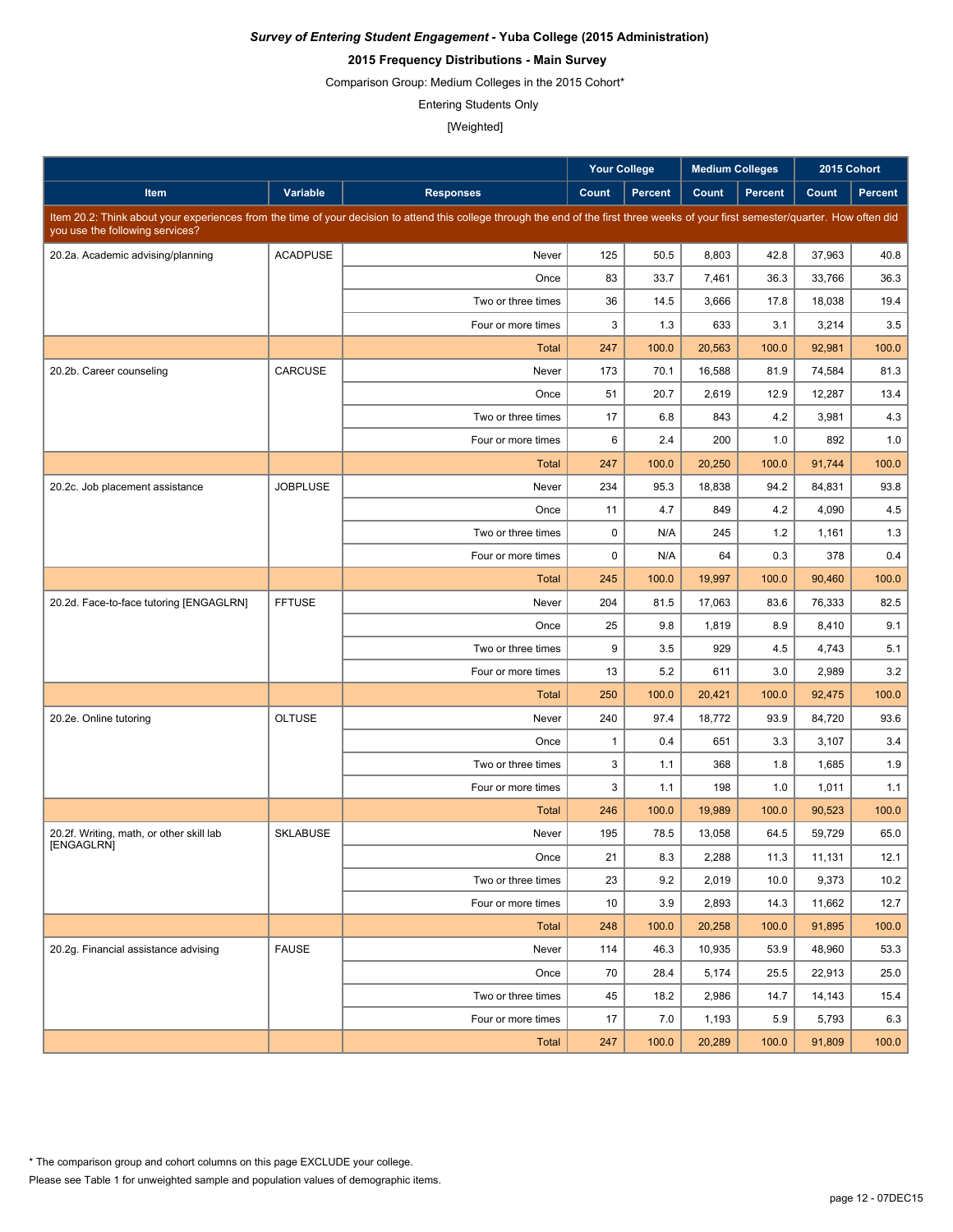# **2015 Frequency Distributions - Main Survey**

Comparison Group: Medium Colleges in the 2015 Cohort\*

Entering Students Only

|                                               |                 |                                                                                                                                                                                      | <b>Your College</b> |                | <b>Medium Colleges</b> |                |                  | 2015 Cohort    |
|-----------------------------------------------|-----------------|--------------------------------------------------------------------------------------------------------------------------------------------------------------------------------------|---------------------|----------------|------------------------|----------------|------------------|----------------|
| Item                                          | Variable        | <b>Responses</b>                                                                                                                                                                     | Count               | <b>Percent</b> | Count                  | <b>Percent</b> | Count            | <b>Percent</b> |
|                                               |                 | Item 20.2: Think about your experiences from the time of your decision to attend this college through the end of the first three weeks of your first semester/quarter. How often did |                     |                |                        |                |                  |                |
| you use the following services?               |                 |                                                                                                                                                                                      |                     |                |                        |                |                  |                |
| 20.2h. Computer lab [ENGAGLRN]                | COMLBUSE        | Never                                                                                                                                                                                | 153                 | 62.9           | 9,409                  | 45.8           | 43,005           | 46.4           |
|                                               |                 | Once                                                                                                                                                                                 | 48                  | 19.7           | 3,605                  | 17.6           | 16,386           | 17.7           |
|                                               |                 | Two or three times                                                                                                                                                                   | 26<br>16            | 10.7<br>6.7    | 3,591                  | 17.5<br>19.1   | 16,098           | 17.4<br>18.6   |
|                                               |                 | Four or more times                                                                                                                                                                   | 243                 | 100.0          | 3,931<br>20,536        | 100.0          | 17,281<br>92,769 | 100.0          |
|                                               | <b>STORGUSE</b> | Total<br>Never                                                                                                                                                                       | 227                 | 93.7           | 17,489                 | 87.1           | 78.410           | 86.1           |
| 20.2i. Student organizations                  |                 | Once                                                                                                                                                                                 | 9                   | 3.8            | 1,455                  | 7.2            | 7,203            | 7.9            |
|                                               |                 | Two or three times                                                                                                                                                                   | $\boldsymbol{2}$    | 0.9            | 732                    | 3.6            | 3,460            | 3.8            |
|                                               |                 | Four or more times                                                                                                                                                                   | 4                   | 1.6            | 400                    | 2.0            | 1,964            | 2.2            |
|                                               |                 | Total                                                                                                                                                                                | 242                 | 100.0          | 20,077                 | 100.0          | 91,037           | 100.0          |
| 20.2j. Transfer credit assistance             | <b>TRNFCRAS</b> | Never                                                                                                                                                                                | 219                 | 88.8           | 17,721                 | 88.0           | 80,116           | 88.0           |
|                                               |                 | Once                                                                                                                                                                                 | 20                  | 8.2            | 1,864                  | 9.3            | 8,295            | 9.1            |
|                                               |                 | Two or three times                                                                                                                                                                   | 4                   | 1.8            | 432                    | 2.1            | 1,969            | 2.2            |
|                                               |                 | Four or more times                                                                                                                                                                   | 3                   | 1.3            | 129                    | 0.6            | 701              | 0.8            |
|                                               |                 | <b>Total</b>                                                                                                                                                                         | 246                 | 100.0          | 20,146                 | 100.0          | 91,080           | 100.0          |
| 20.2k. Services to students with disabilities | <b>DISVSUSE</b> | Never                                                                                                                                                                                | 232                 | 95.7           | 18,855                 | 93.3           | 85,037           | 93.3           |
|                                               |                 | Once                                                                                                                                                                                 | 8                   | 3.4            | 646                    | 3.2            | 3,079            | 3.4            |
|                                               |                 | Two or three times                                                                                                                                                                   | $\mathbf{1}$        | 0.2            | 386                    | 1.9            | 1,659            | 1.8            |
|                                               |                 | Four or more times                                                                                                                                                                   | $\overline{2}$      | 0.7            | 313                    | 1.6            | 1,406            | 1.5            |
|                                               |                 | <b>Total</b>                                                                                                                                                                         | 243                 | 100.0          | 20,200                 | 100.0          | 91,182           | 100.0          |
|                                               |                 | Item 20.3: Think about your experiences from the time of your decision to attend this college through the end of the first three weeks of your first semester/quarter. How satisfied |                     |                |                        |                |                  |                |
| were you with the following services?         |                 |                                                                                                                                                                                      |                     |                |                        |                |                  |                |
| 20.3a. Academic advising/planning             | <b>ACADPSAT</b> | Not applicable                                                                                                                                                                       | 111                 | 45.5           | 7,996                  | 39.7           | 34,440           | 37.8           |
|                                               |                 | Not at all                                                                                                                                                                           | 12                  | 4.9            | 822                    | 4.1            | 3,708            | 4.1            |
|                                               |                 | Somewhat                                                                                                                                                                             | 78                  | 31.8           | 5,965                  | 29.6           | 27,608           | 30.3           |
|                                               |                 | Very                                                                                                                                                                                 | 43                  | 17.8           | 5,353                  | 26.6           | 25,335           | 27.8           |
|                                               |                 | <b>Total</b>                                                                                                                                                                         | 244                 | 100.0          | 20,135                 | 100.0          | 91,092           | 100.0          |
| 20.3b. Career counseling                      | CARCSAT         | Not applicable                                                                                                                                                                       | 157                 | 64.0           | 15,009                 | 76.2           | 67,442           | 75.6           |
|                                               |                 | Not at all                                                                                                                                                                           | 10                  | 4.2            | 644                    | 3.3            | 2,947            | 3.3            |
|                                               |                 | Somewhat                                                                                                                                                                             | 50                  | 20.4           | 1,979                  | 10.0           | 9,176            | 10.3           |
|                                               |                 | Very                                                                                                                                                                                 | 28                  | 11.3           | 2,077                  | 10.5           | 9,685            | 10.9           |
|                                               |                 | <b>Total</b>                                                                                                                                                                         | 245                 | 100.0          | 19,709                 | 100.0          | 89,251           | 100.0          |
| 20.3c. Job placement assistance               | <b>JOBPLSAT</b> | Not applicable                                                                                                                                                                       | 217                 | 89.2           | 17,051                 | 87.4           | 76,862           | 86.9           |
|                                               |                 | Not at all                                                                                                                                                                           | 12                  | 4.9            | 707                    | 3.6            | 3,036            | 3.4            |
|                                               |                 | Somewhat                                                                                                                                                                             | 8                   | 3.4            | 994                    | 5.1            | 4,577            | 5.2            |
|                                               |                 | Very                                                                                                                                                                                 | 6                   | 2.5            | 756                    | 3.9            | 3,924            | 4.4            |
|                                               |                 | Total                                                                                                                                                                                | 243                 | 100.0          | 19,508                 | 100.0          | 88,399           | 100.0          |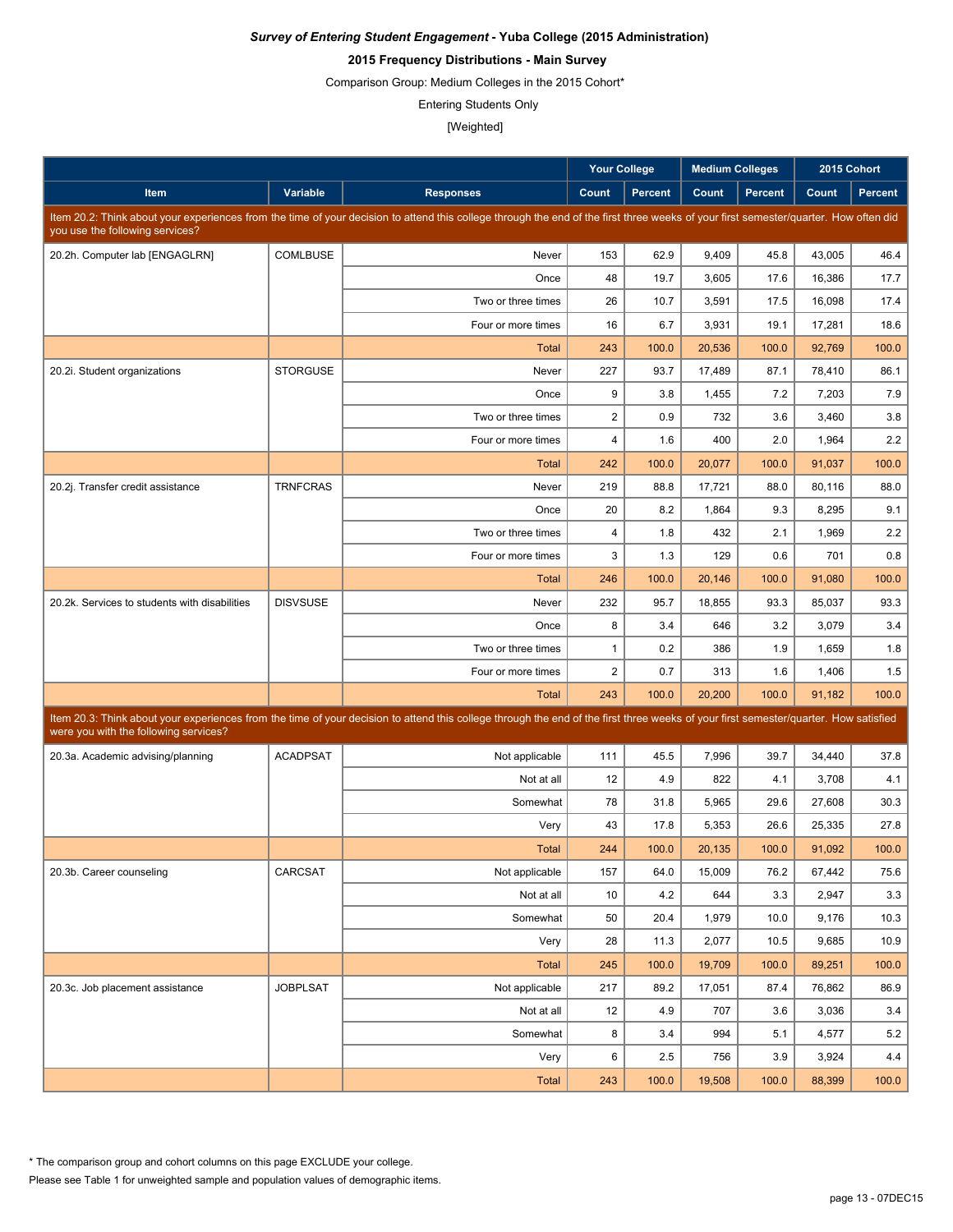# **2015 Frequency Distributions - Main Survey**

Comparison Group: Medium Colleges in the 2015 Cohort\*

Entering Students Only

|                                          |                 |                                                                                                                                                                                      | <b>Your College</b> |                |        | <b>Medium Colleges</b> |        | 2015 Cohort    |
|------------------------------------------|-----------------|--------------------------------------------------------------------------------------------------------------------------------------------------------------------------------------|---------------------|----------------|--------|------------------------|--------|----------------|
| <b>Item</b>                              | Variable        | <b>Responses</b>                                                                                                                                                                     | Count               | <b>Percent</b> | Count  | <b>Percent</b>         | Count  | <b>Percent</b> |
| were you with the following services?    |                 | Item 20.3: Think about your experiences from the time of your decision to attend this college through the end of the first three weeks of your first semester/quarter. How satisfied |                     |                |        |                        |        |                |
| 20.3d. Face-to-face tutoring             | <b>FFTSAT</b>   | Not applicable                                                                                                                                                                       | 186                 | 75.6           | 15,268 | 77.5                   | 68,181 | 76.4           |
|                                          |                 | Not at all                                                                                                                                                                           | 11                  | 4.4            | 477    | 2.4                    | 2,279  | 2.6            |
|                                          |                 | Somewhat                                                                                                                                                                             | 26                  | 10.4           | 1,462  | 7.4                    | 6,850  | 7.7            |
|                                          |                 | Very                                                                                                                                                                                 | 23                  | 9.5            | 2,494  | 12.7                   | 11,989 | 13.4           |
|                                          |                 | <b>Total</b>                                                                                                                                                                         | 245                 | 100.0          | 19,700 | 100.0                  | 89,300 | 100.0          |
| 20.3e. Online tutoring                   | <b>OLTSAT</b>   | Not applicable                                                                                                                                                                       | 217                 | 89.6           | 16.975 | 87.6                   | 76,663 | 87.2           |
|                                          |                 | Not at all                                                                                                                                                                           | 11                  | 4.5            | 594    | 3.1                    | 2,694  | 3.1            |
|                                          |                 | Somewhat                                                                                                                                                                             | 6                   | 2.5            | 898    | 4.6                    | 4,229  | 4.8            |
|                                          |                 | Very                                                                                                                                                                                 | 8                   | 3.4            | 915    | 4.7                    | 4,379  | 5.0            |
|                                          |                 | Total                                                                                                                                                                                | 242                 | 100.0          | 19,383 | 100.0                  | 87,965 | 100.0          |
| 20.3f. Writing, math, or other skill lab | <b>SKLBSAT</b>  | Not applicable                                                                                                                                                                       | 184                 | 75.8           | 12,030 | 61.2                   | 54,719 | 61.4           |
|                                          |                 | Not at all                                                                                                                                                                           | 9                   | 3.8            | 483    | 2.5                    | 2,167  | 2.4            |
|                                          |                 | Somewhat                                                                                                                                                                             | 28                  | 11.6           | 2,971  | 15.1                   | 13,566 | 15.2           |
|                                          |                 | Very                                                                                                                                                                                 | 21                  | 8.7            | 4,163  | 21.2                   | 18,651 | 20.9           |
|                                          |                 | <b>Total</b>                                                                                                                                                                         | 243                 | 100.0          | 19,646 | 100.0                  | 89,104 | 100.0          |
| 20.3g. Financial assistance advising     | <b>FAADVSAT</b> | Not applicable                                                                                                                                                                       | 103                 | 41.8           | 9,879  | 50.2                   | 44,365 | 49.8           |
|                                          |                 | Not at all                                                                                                                                                                           | 23                  | 9.2            | 1,228  | 6.2                    | 5,950  | 6.7            |
|                                          |                 | Somewhat                                                                                                                                                                             | 58                  | 23.5           | 3,749  | 19.1                   | 17,398 | 19.5           |
|                                          |                 | Very                                                                                                                                                                                 | 63                  | 25.5           | 4,823  | 24.5                   | 21,454 | 24.1           |
|                                          |                 | <b>Total</b>                                                                                                                                                                         | 248                 | 100.0          | 19,679 | 100.0                  | 89,168 | 100.0          |
| 20.3h. Computer lab                      | COMLBSAT        | Not applicable                                                                                                                                                                       | 137                 | 56.6           | 8,591  | 43.2                   | 39,675 | 44.1           |
|                                          |                 | Not at all                                                                                                                                                                           | 10                  | 4.0            | 354    | 1.8                    | 1,710  | 1.9            |
|                                          |                 | Somewhat                                                                                                                                                                             | 39                  | 15.9           | 3,406  | 17.1                   | 15,308 | 17.0           |
|                                          |                 | Very                                                                                                                                                                                 | 57                  | 23.5           | 7,527  | 37.9                   | 33,293 | 37.0           |
|                                          |                 | <b>Total</b>                                                                                                                                                                         | 243                 | 100.0          | 19,878 | 100.0                  | 89,986 | 100.0          |
| 20.3i. Student organizations             | <b>STORGSAT</b> | Not applicable                                                                                                                                                                       | 200                 | 83.0           | 15,819 | 81.2                   | 70,768 | 80.1           |
|                                          |                 | Not at all                                                                                                                                                                           | $13\,$              | $5.4\,$        | 541    | 2.8                    | 2,375  | 2.7            |
|                                          |                 | Somewhat                                                                                                                                                                             | 16                  | 6.8            | 1,476  | 7.6                    | 6,997  | 7.9            |
|                                          |                 | Very                                                                                                                                                                                 | 11                  | 4.8            | 1,638  | 8.4                    | 8,176  | 9.3            |
|                                          |                 | Total                                                                                                                                                                                | 240                 | 100.0          | 19,474 | 100.0                  | 88,316 | 100.0          |
| 20.3j. Transfer credit assistance        | TRCRASAT        | Not applicable                                                                                                                                                                       | 190                 | 79.1           | 15,986 | 81.8                   | 72,412 | 81.7           |
|                                          |                 | Not at all                                                                                                                                                                           | 20                  | 8.4            | 685    | 3.5                    | 3,077  | 3.5            |
|                                          |                 | Somewhat                                                                                                                                                                             | 18                  | 7.7            | 1,360  | 7.0                    | 6,248  | 7.0            |
|                                          |                 | Very                                                                                                                                                                                 | 11                  | 4.7            | 1,518  | 7.8                    | 6,908  | 7.8            |
|                                          |                 | Total                                                                                                                                                                                | 240                 | 100.0          | 19,550 | 100.0                  | 88,645 | 100.0          |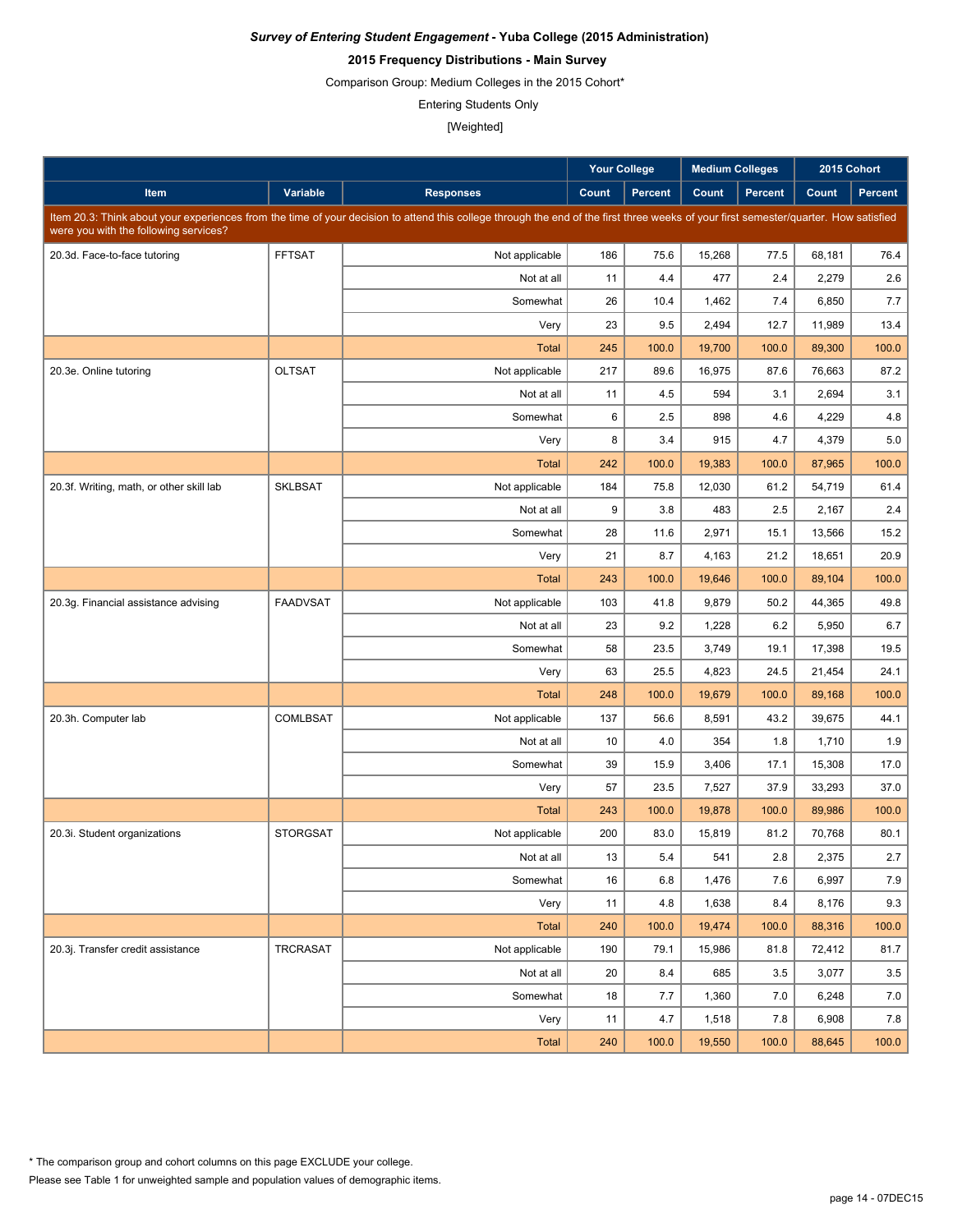## **2015 Frequency Distributions - Main Survey**

Comparison Group: Medium Colleges in the 2015 Cohort\*

Entering Students Only

[Weighted]

|                                                                                          |                 |                                                                                                                                                                                      | <b>Your College</b> |                | <b>Medium Colleges</b> |                |        | 2015 Cohort    |
|------------------------------------------------------------------------------------------|-----------------|--------------------------------------------------------------------------------------------------------------------------------------------------------------------------------------|---------------------|----------------|------------------------|----------------|--------|----------------|
| Item                                                                                     | Variable        | <b>Responses</b>                                                                                                                                                                     | Count               | <b>Percent</b> | Count                  | <b>Percent</b> | Count  | <b>Percent</b> |
|                                                                                          |                 | Item 20.3: Think about your experiences from the time of your decision to attend this college through the end of the first three weeks of your first semester/quarter. How satisfied |                     |                |                        |                |        |                |
| were you with the following services?                                                    |                 |                                                                                                                                                                                      |                     |                |                        |                |        |                |
| 20.3k. Services to students with disabilities                                            | <b>DISVSAT</b>  | Not applicable                                                                                                                                                                       | 218                 | 89.5           | 16,893                 | 86.5           | 76,551 | 86.4           |
|                                                                                          |                 | Not at all                                                                                                                                                                           | 13                  | 5.2            | 455                    | 2.3            | 2,023  | 2.3            |
|                                                                                          |                 | Somewhat                                                                                                                                                                             | 9                   | 3.6            | 801                    | 4.1            | 3,657  | 4.1            |
|                                                                                          |                 | Very                                                                                                                                                                                 | 4                   | 1.8            | 1,377                  | 7.1            | 6,357  | 7.2            |
|                                                                                          |                 | <b>Total</b>                                                                                                                                                                         | 243                 | 100.0          | 19,526                 | 100.0          | 88,588 | 100.0          |
| or through another experience at this college:                                           |                 | Item 21: Think about your experiences from the time of your decision to attend this college through the end of the first three weeks of your first semester/quarter. Within a class, |                     |                |                        |                |        |                |
| 21a. I learned to improve my study skills                                                | <b>LNDSTUDY</b> | Strongly disagree                                                                                                                                                                    | 3                   | 1.1            | 406                    | 1.9            | 1,540  | 1.6            |
| (listening, note taking, highlighting readings,<br>working with others, etc.) [COLLREAD] |                 | <b>Disagree</b>                                                                                                                                                                      | 10                  | 3.9            | 889                    | 4.2            | 3,843  | 4.0            |
|                                                                                          |                 | Neutral                                                                                                                                                                              | 60                  | 23.5           | 4,289                  | 20.2           | 19,374 | 20.2           |
|                                                                                          |                 | Agree                                                                                                                                                                                | 109                 | 42.8           | 9,109                  | 43.0           | 40,320 | 42.1           |
|                                                                                          |                 | Strongly agree                                                                                                                                                                       | 73                  | 28.8           | 6,502                  | 30.7           | 30,726 | 32.1           |
|                                                                                          |                 | Total                                                                                                                                                                                | 255                 | 100.0          | 21,195                 | 100.0          | 95,803 | 100.0          |
| 21b. I learned to understand my academic                                                 | <b>LNDACAWK</b> | Strongly disagree                                                                                                                                                                    | $\overline{7}$      | 2.6            | 318                    | 1.5            | 1,223  | 1.3            |
| strengths and weaknesses [COLLREAD]                                                      |                 | <b>Disagree</b>                                                                                                                                                                      | 13                  | 5.1            | 911                    | 4.3            | 3,681  | 3.8            |
|                                                                                          |                 | Neutral                                                                                                                                                                              | 69                  | 27.1           | 4,771                  | 22.5           | 21,441 | 22.4           |
|                                                                                          |                 | Agree                                                                                                                                                                                | 112                 | 43.8           | 9,441                  | 44.6           | 42,361 | 44.3           |
|                                                                                          |                 | Strongly agree                                                                                                                                                                       | 54                  | 21.3           | 5,747                  | 27.1           | 26,999 | 28.2           |
|                                                                                          |                 | Total                                                                                                                                                                                | 255                 | 100.0          | 21,188                 | 100.0          | 95,705 | 100.0          |
| 21c. I learned skills and strategies to improve                                          | <b>LNDSKLLS</b> | Strongly disagree                                                                                                                                                                    | 12                  | 4.7            | 697                    | 3.3            | 2,712  | 2.8            |
| my test-taking ability [COLLREAD]                                                        |                 | <b>Disagree</b>                                                                                                                                                                      | 27                  | 10.5           | 2,231                  | 10.5           | 9,457  | 9.9            |
|                                                                                          |                 | Neutral                                                                                                                                                                              | 92                  | 36.4           | 6,709                  | 31.7           | 30,199 | 31.5           |
|                                                                                          |                 | Agree                                                                                                                                                                                | 81                  | 31.7           | 6,892                  | 32.5           | 30,975 | 32.4           |
|                                                                                          |                 | Strongly agree                                                                                                                                                                       | 42                  | 16.7           | 4,659                  | 22.0           | 22,378 | 23.4           |
|                                                                                          |                 | <b>Total</b>                                                                                                                                                                         | 254                 | 100.0          | 21,188                 | 100.0          | 95,722 | 100.0          |
| Item <sub>22</sub>                                                                       |                 |                                                                                                                                                                                      |                     |                |                        |                |        |                |
| 22. What has been your MAIN source of                                                    | PSOURACA        | Instructors                                                                                                                                                                          | 45                  | 19.3           | 5,133                  | 26.6           | 24,147 | 27.7           |
| academic advising (help with academic<br>goal-setting, planning, course                  |                 | College staff (not instructors)                                                                                                                                                      | 51                  | 22.2           | 2,575                  | 13.3           | 11,603 | 13.3           |
| recommendations, graduation requirements,<br>$etc.$ )?                                   |                 | Friends, family, or other students                                                                                                                                                   | 114                 | 49.6           | 9,169                  | 47.5           | 40,316 | 46.3           |
|                                                                                          |                 | Computerized degree advisor system                                                                                                                                                   | $\mathbf{1}$        | 0.2            | 243                    | 1.3            | 1,166  | 1.3            |
|                                                                                          |                 | College Web site                                                                                                                                                                     | 13                  | 5.4            | 1,510                  | 7.8            | 6,756  | 7.8            |
|                                                                                          |                 | Other college materials                                                                                                                                                              | 8                   | 3.3            | 682                    | 3.5            | 3,113  | 3.6            |
|                                                                                          |                 | <b>Total</b>                                                                                                                                                                         | 231                 | 100.0          | 19,312                 | 100.0          | 87,101 | 100.0          |
| Item 23                                                                                  |                 |                                                                                                                                                                                      |                     |                |                        |                |        |                |
| 23. Was a specific person assigned to you                                                | <b>ASNPERS</b>  | Yes                                                                                                                                                                                  | 52                  | 20.6           | 6,664                  | 32.4           | 28,656 | 30.9           |
| so you could see him/her each time you<br>needed information or assistance?              |                 | No                                                                                                                                                                                   | 199                 | 79.4           | 13,883                 | 67.6           | 64,197 | 69.1           |
|                                                                                          |                 | Total                                                                                                                                                                                | 250                 | 100.0          | 20,547                 | 100.0          | 92,853 | 100.0          |

\* The comparison group and cohort columns on this page EXCLUDE your college.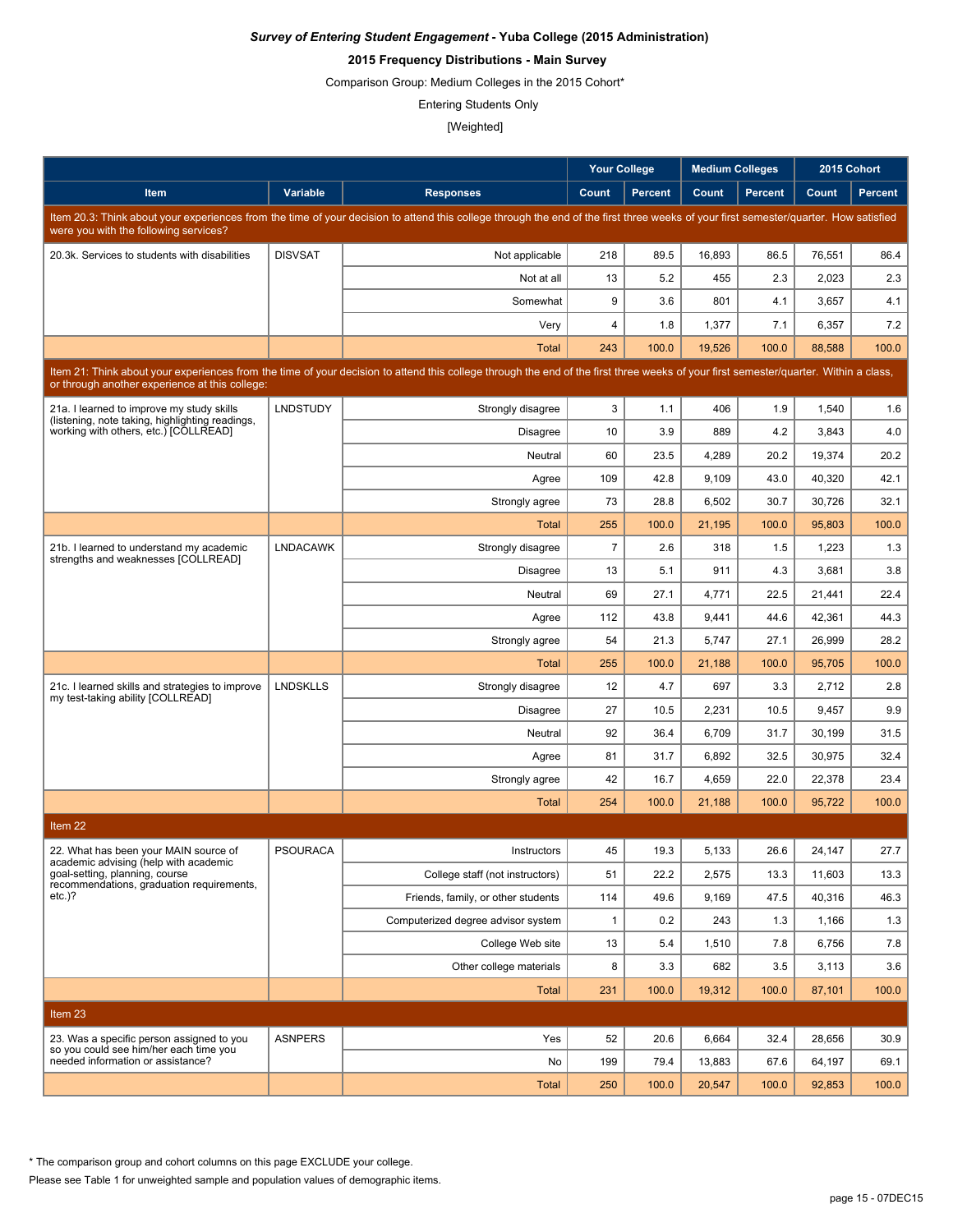## **2015 Frequency Distributions - Main Survey**

Comparison Group: Medium Colleges in the 2015 Cohort\*

Entering Students Only

[Weighted]

|                                                                |                 |                                                                                                                                                                               | Your College |                | <b>Medium Colleges</b> |                | 2015 Cohort |                |
|----------------------------------------------------------------|-----------------|-------------------------------------------------------------------------------------------------------------------------------------------------------------------------------|--------------|----------------|------------------------|----------------|-------------|----------------|
| Item                                                           | Variable        | <b>Responses</b>                                                                                                                                                              | Count        | <b>Percent</b> | Count                  | <b>Percent</b> | Count       | <b>Percent</b> |
|                                                                |                 | Item 24: During the first three weeks of your first semester/quarter at this college, about how many hours did you spend in a typical 7-day week doing each of the following? |              |                |                        |                |             |                |
| 24a. Preparing for class                                       | <b>PREPCLAS</b> | None                                                                                                                                                                          | 15           | 5.8            | 1,006                  | 4.8            | 4,580       | 4.9            |
|                                                                |                 | 1-5 hours                                                                                                                                                                     | 144          | 57.0           | 11,406                 | 54.7           | 52.619      | 55.8           |
|                                                                |                 | 6-10 hours                                                                                                                                                                    | 62           | 24.3           | 5,022                  | 24.1           | 22,110      | 23.5           |
|                                                                |                 | 11-20 hours                                                                                                                                                                   | 23           | 9.2            | 2,419                  | 11.6           | 10,572      | 11.2           |
|                                                                |                 | 21-30 hours                                                                                                                                                                   | 5            | 2.1            | 685                    | 3.3            | 2,921       | 3.1            |
|                                                                |                 | More than 30 hours                                                                                                                                                            | 4            | 1.5            | 325                    | 1.6            | 1,483       | 1.6            |
|                                                                |                 | Total                                                                                                                                                                         | 253          | 100.0          | 20,863                 | 100.0          | 94,285      | 100.0          |
| 24b. Working for pay                                           | <b>WORKPAY</b>  | None                                                                                                                                                                          | 111          | 45.7           | 6,771                  | 33.7           | 32,134      | 35.4           |
|                                                                |                 | 1-5 hours                                                                                                                                                                     | 28           | 11.6           | 1,707                  | 8.5            | 7,975       | 8.8            |
|                                                                |                 | 6-10 hours                                                                                                                                                                    | 9            | 3.6            | 1,502                  | 7.5            | 6,435       | 7.1            |
|                                                                |                 | 11-20 hours                                                                                                                                                                   | 19           | 7.8            | 2,544                  | 12.7           | 11,358      | 12.5           |
|                                                                |                 | 21-30 hours                                                                                                                                                                   | 35           | 14.5           | 3,384                  | 16.8           | 14,849      | 16.4           |
|                                                                |                 | More than 30 hours                                                                                                                                                            | 41           | 16.8           | 4,198                  | 20.9           | 18,059      | 19.9           |
|                                                                |                 | <b>Total</b>                                                                                                                                                                  | 244          | 100.0          | 20.105                 | 100.0          | 90,810      | 100.0          |
| Item 25                                                        |                 |                                                                                                                                                                               |              |                |                        |                |             |                |
| 25. When do you plan to take classes at this<br>college again? | <b>AGAINCL</b>  | I will accomplish my goal(s) during this<br>semester/quarter and will not be returning                                                                                        | 19           | 7.6            | 1,404                  | 6.8            | 6,625       | 7.1            |
|                                                                |                 | I have no current plans to return                                                                                                                                             | 14           | 5.7            | 450                    | 2.2            | 2,283       | 2.4            |
|                                                                |                 | Within the next 12 months                                                                                                                                                     | 157          | 62.8           | 14,591                 | 70.2           | 64,663      | 68.9           |
|                                                                |                 | Uncertain                                                                                                                                                                     | 60           | 23.9           | 4,349                  | 20.9           | 20,271      | 21.6           |
|                                                                |                 | <b>Total</b>                                                                                                                                                                  | 250          | 100.0          | 20,794                 | 100.0          | 93,842      | 100.0          |
| Item 26: While in high school, did you:                        |                 |                                                                                                                                                                               |              |                |                        |                |             |                |
| 26a. Take math every school year?                              | <b>MATHALLF</b> | Not applicable                                                                                                                                                                | $\mathbf{1}$ | 0.4            | 247                    | 1.2            | 1,141       | 1.2            |
|                                                                |                 | Yes                                                                                                                                                                           | 166          | 65.1           | 16,925                 | 80.7           | 77,748      | 82.0           |
|                                                                |                 | No                                                                                                                                                                            | 88           | 34.4           | 3,810                  | 18.2           | 15,969      | 16.8           |
|                                                                |                 | <b>Total</b>                                                                                                                                                                  | 255          | 100.0          | 20,983                 | 100.0          | 94,858      | 100.0          |
| 26b. Take math during your senior year?                        | <b>MATHSNYR</b> | Not applicable                                                                                                                                                                | 6            | 2.5            | 767                    | 3.8            | 3,046       | 3.3            |
|                                                                |                 | Yes                                                                                                                                                                           | 134          | 55.4           | 15,652                 | 76.8           | 71,976      | 78.3           |
|                                                                |                 | No                                                                                                                                                                            | 102          | 42.2           | 3,954                  | 19.4           | 16,941      | 18.4           |
|                                                                |                 | Total                                                                                                                                                                         | 241          | 100.0          | 20,373                 | 100.0          | 91,962      | 100.0          |
| Item 27                                                        |                 |                                                                                                                                                                               |              |                |                        |                |             |                |
| 27. Would you recommend this college to a                      | <b>RECOCOLL</b> | Yes                                                                                                                                                                           | 231          | 90.6           | 19,715                 | 94.0           | 89,131      | 94.1           |
| friend or family member?                                       |                 | No                                                                                                                                                                            | 24           | 9.4            | 1,252                  | 6.0            | 5,594       | 5.9            |
|                                                                |                 | <b>Total</b>                                                                                                                                                                  | 255          | 100.0          | 20,967                 | 100.0          | 94,725      | 100.0          |

\* The comparison group and cohort columns on this page EXCLUDE your college.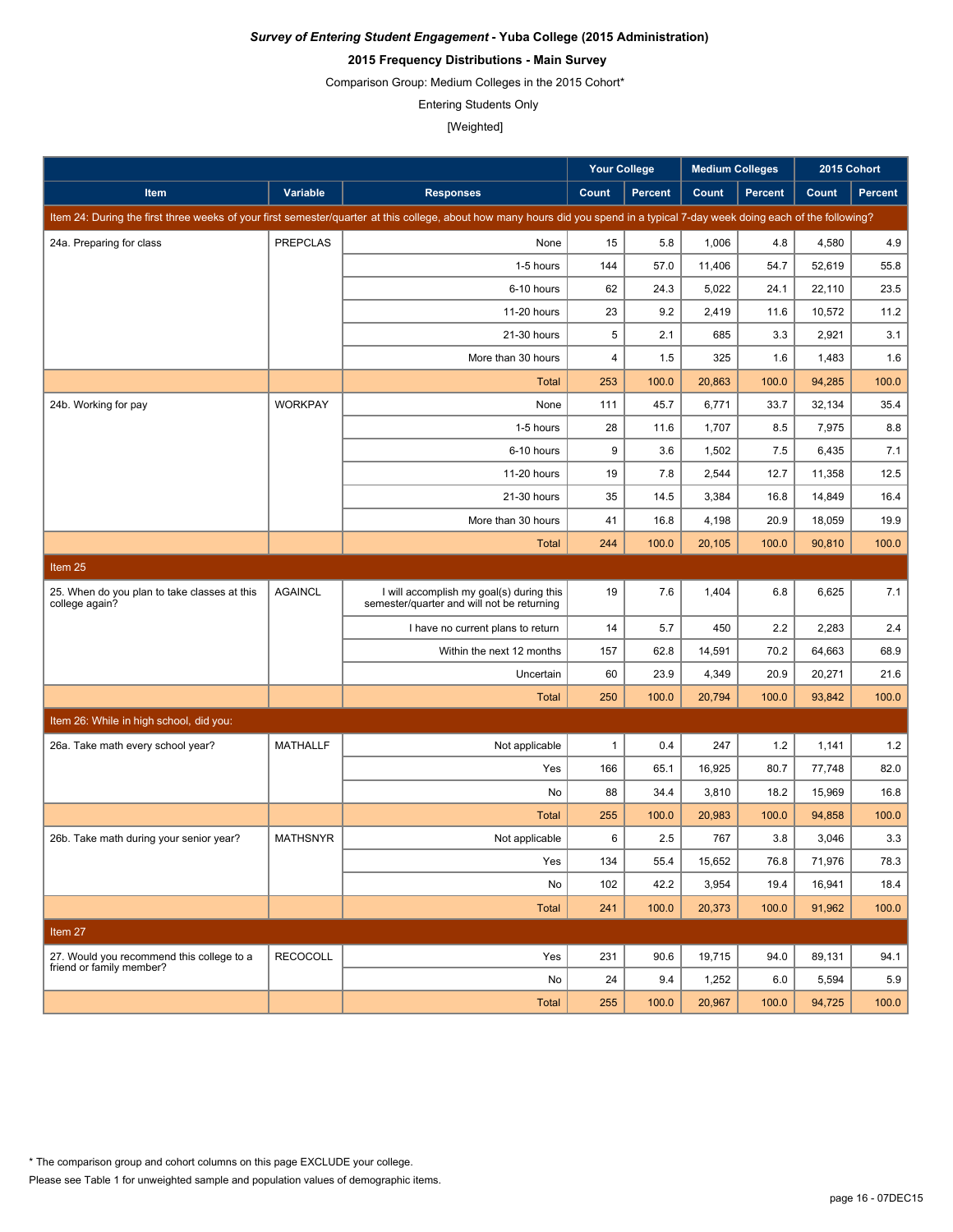## **2015 Frequency Distributions - Main Survey**

Comparison Group: Medium Colleges in the 2015 Cohort\*

Entering Students Only

|                                                                                                 |                 |                                       |                  | <b>Your College</b><br><b>Medium Colleges</b> |        | 2015 Cohort    |        |                |
|-------------------------------------------------------------------------------------------------|-----------------|---------------------------------------|------------------|-----------------------------------------------|--------|----------------|--------|----------------|
| Item                                                                                            | Variable        | <b>Responses</b>                      | Count            | <b>Percent</b>                                | Count  | <b>Percent</b> | Count  | <b>Percent</b> |
| Item 28                                                                                         |                 |                                       |                  |                                               |        |                |        |                |
| 28. In what range was your overall high                                                         | <b>HSGRADE</b>  | A                                     | 5                | 1.9                                           | 1,502  | 7.2            | 6,366  | 6.7            |
| school grade average?                                                                           |                 | $A - to B +$                          | 70               | 27.6                                          | 6,353  | 30.4           | 29,081 | 30.8           |
|                                                                                                 |                 | В                                     | 58               | 22.8                                          | 4,923  | 23.6           | 22,296 | 23.6           |
|                                                                                                 |                 | $B-$ to $C+$                          | 82               | 32.6                                          | 5,479  | 26.2           | 25,742 | 27.2           |
|                                                                                                 |                 | C                                     | 25               | 9.7                                           | 1,903  | 9.1            | 7,992  | 8.5            |
|                                                                                                 |                 | C- or lower                           | 14               | 5.4                                           | 739    | 3.5            | 3,067  | 3.2            |
|                                                                                                 |                 | <b>Total</b>                          | 252              | 100.0                                         | 20,899 | 100.0          | 94,544 | 100.0          |
| Item 31                                                                                         |                 |                                       |                  |                                               |        |                |        |                |
| 31. Are you married?                                                                            | <b>MARRSTAT</b> | Yes                                   | 35               | 13.7                                          | 1,689  | 8.0            | 7,467  | 7.9            |
|                                                                                                 |                 | No                                    | 220              | 86.3                                          | 19,308 | 92.0           | 87,489 | 92.1           |
|                                                                                                 |                 | <b>Total</b>                          | 255              | 100.0                                         | 20,997 | 100.0          | 94,956 | 100.0          |
| Item 32                                                                                         |                 |                                       |                  |                                               |        |                |        |                |
| 32. Do you have children who live with you                                                      | <b>CHILDREN</b> | Yes                                   | 39               | 15.2                                          | 3,201  | 15.3           | 13,449 | 14.2           |
| and depend on you for their care?                                                               |                 | No                                    | 216              | 84.8                                          | 17,750 | 84.7           | 81,242 | 85.8           |
|                                                                                                 |                 | <b>Total</b>                          | 255              | 100.0                                         | 20,951 | 100.0          | 94,691 | 100.0          |
| Item 33                                                                                         |                 |                                       |                  |                                               |        |                |        |                |
| 33. Is English your native (first) language?                                                    | <b>ENGNAT</b>   | Yes                                   | 172              | 68.2                                          | 17,893 | 85.3           | 78,636 | 82.9           |
|                                                                                                 |                 | No                                    | 80               | 31.8                                          | 3,075  | 14.7           | 16,179 | 17.1           |
|                                                                                                 |                 | <b>Total</b>                          | 252              | 100.0                                         | 20,968 | 100.0          | 94,815 | 100.0          |
| Item 36                                                                                         |                 |                                       |                  |                                               |        |                |        |                |
| 36. What is the highest academic certificate                                                    | <b>DEGREE</b>   | None                                  | $\boldsymbol{2}$ | 0.6                                           | 423    | 2.0            | 1,505  | 1.6            |
| or degree you have earned?                                                                      |                 | GED                                   | 8                | 3.2                                           | 1,100  | 5.3            | 4,748  | 5.0            |
|                                                                                                 |                 | High school diploma                   | 229              | 89.7                                          | 17.846 | 85.7           | 81,426 | 86.4           |
|                                                                                                 |                 | Vocational/technical certificate      | 10               | 3.8                                           | 1,021  | 4.9            | 4,259  | 4.5            |
|                                                                                                 |                 | Associate degree                      | $\overline{4}$   | 1.7                                           | 197    | 0.9            | 1,189  | 1.3            |
|                                                                                                 |                 | Bachelor's degree                     | $\overline{2}$   | 0.9                                           | 190    | 0.9            | 847    | 0.9            |
|                                                                                                 |                 | Master's/Doctoral/Professional degree | 0                | N/A                                           | 55     | 0.3            | 291    | 0.3            |
|                                                                                                 |                 | Total                                 | 255              | 100.0                                         | 20,833 | 100.0          | 94,265 | 100.0          |
| Item 37: Please indicate whether your goal(s) for attending this college include the following: |                 |                                       |                  |                                               |        |                |        |                |
| 37a. To complete a certificate                                                                  | <b>CERTPRGM</b> | Yes                                   | 159              | 63.6                                          | 12,310 | 60.2           | 55,232 | 59.8           |
|                                                                                                 |                 | No                                    | 91               | 36.4                                          | 8,122  | 39.8           | 37,129 | 40.2           |
|                                                                                                 |                 | <b>Total</b>                          | 250              | 100.0                                         | 20,432 | 100.0          | 92,361 | 100.0          |
| 37b. To obtain an Associate degree                                                              | ASSOCDEG        | Yes                                   | 216              | 86.1                                          | 16,563 | 80.9           | 75,022 | 81.1           |
|                                                                                                 |                 | No                                    | 35               | 13.9                                          | 3,908  | 19.1           | 17,480 | 18.9           |
|                                                                                                 |                 | Total                                 | 251              | 100.0                                         | 20,471 | 100.0          | 92,502 | 100.0          |